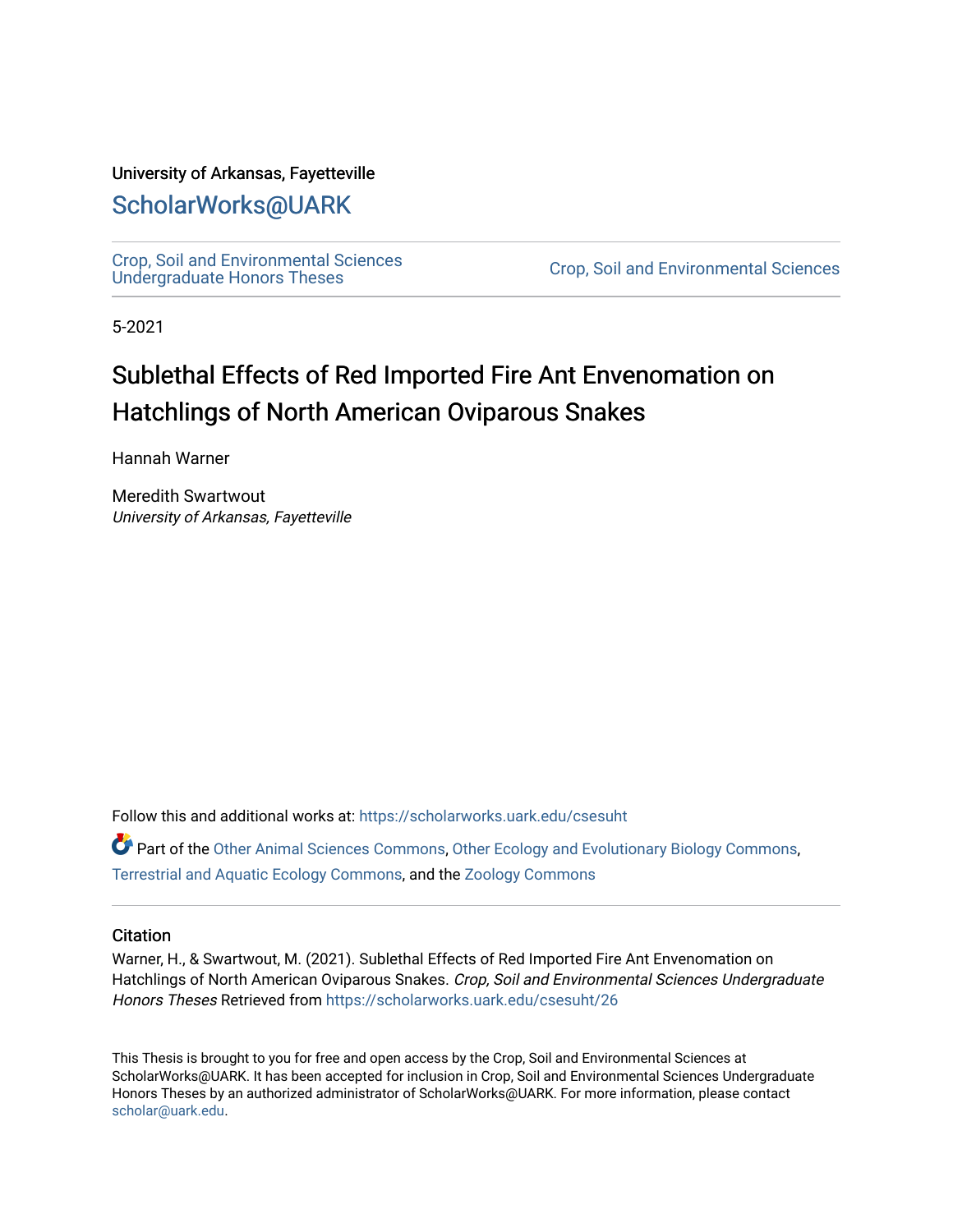# **S**ublethal Effects of Red Imported Fire Ant Envenomation on Hatchlings

of North American Oviparous Snakes

Hannah M. Warner

Spring 2021

Environmental, Soil, and Water Science

Dale Bumpers College of Agricultural, Food and Life Sciences

University of Arkansas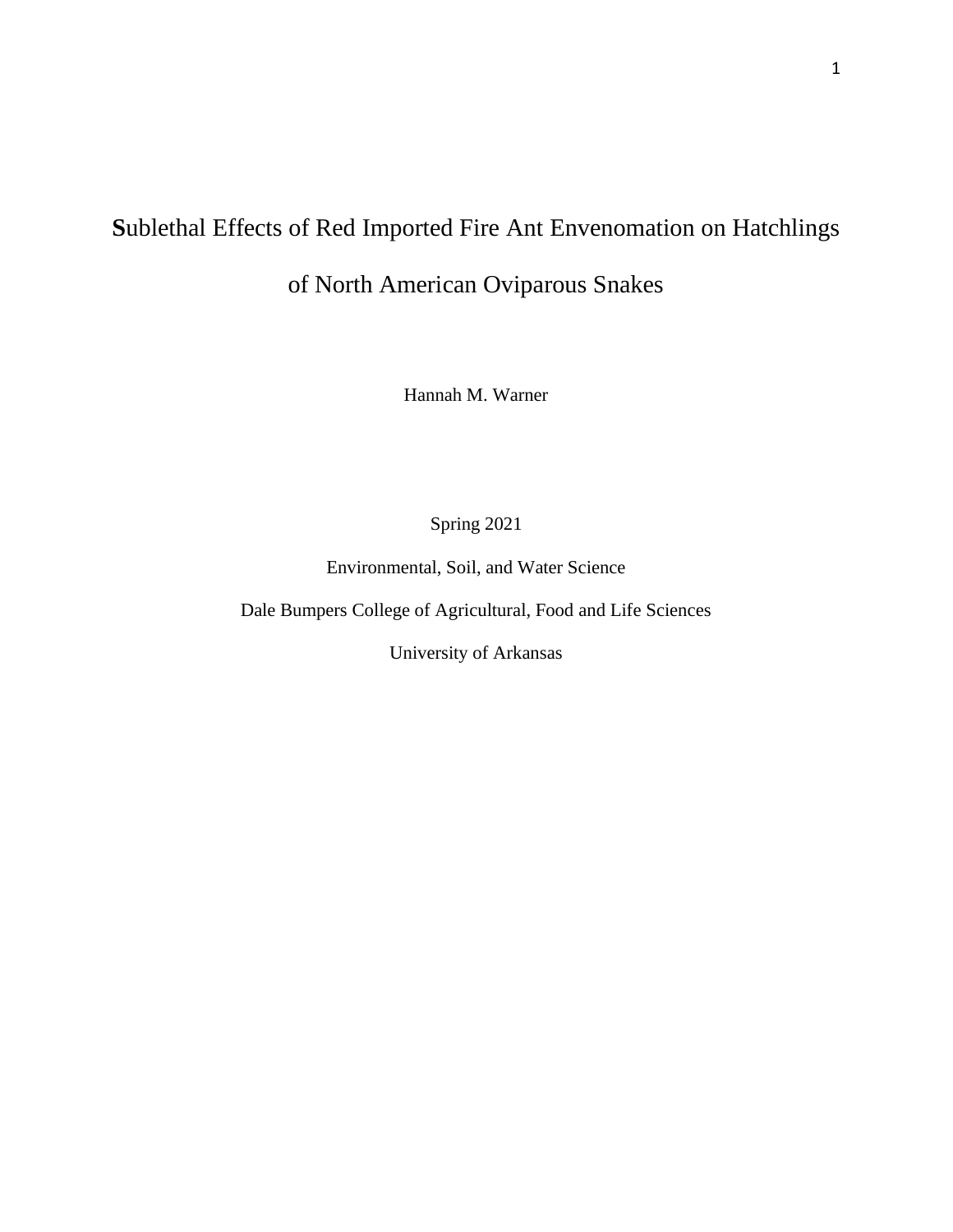### **Table of Contents**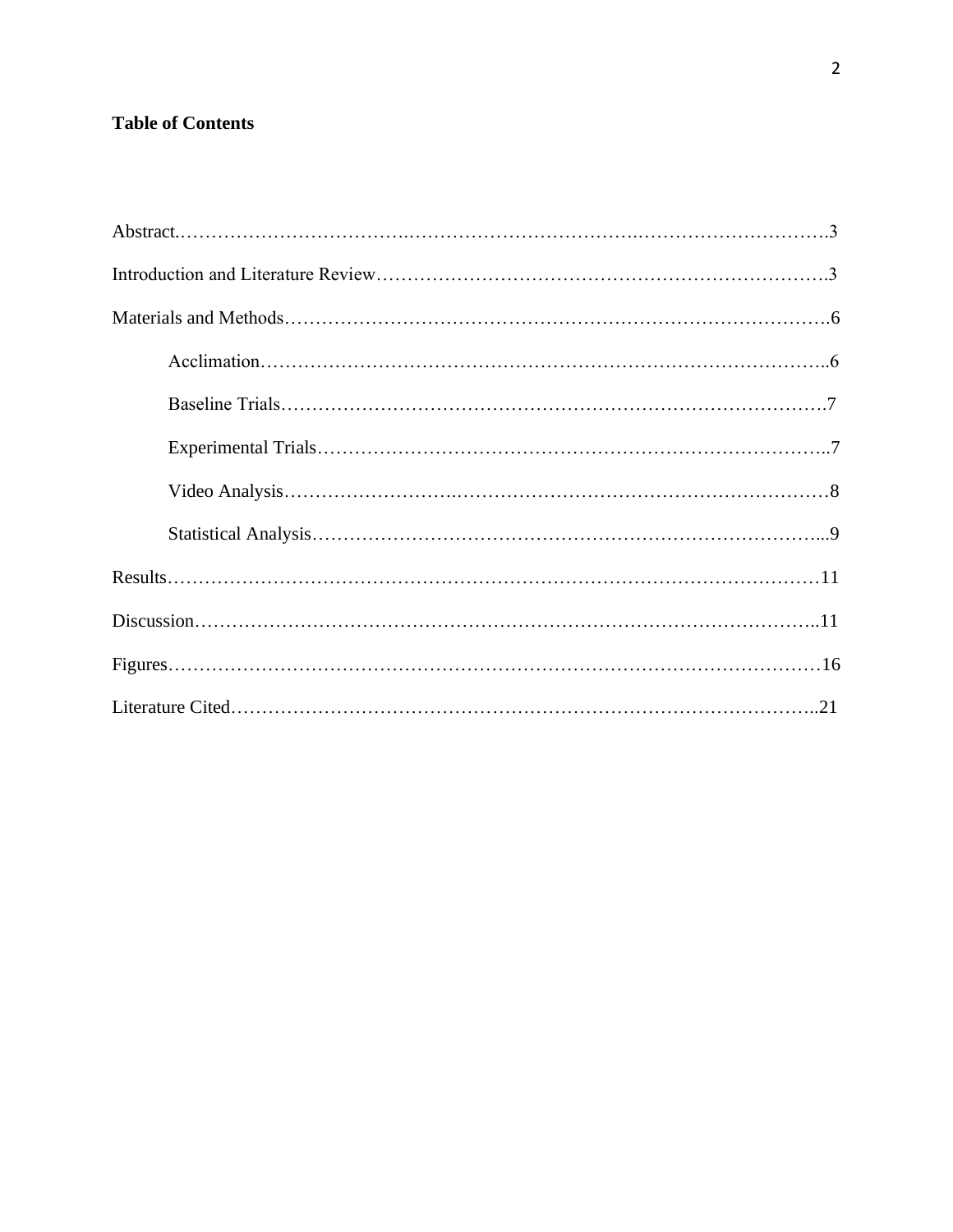#### **Abstract**

Invasive species cause major ecological and economic damage. The Red Imported Fire Ant (RIFA; *Solenopsis invicta)* has successfully invaded much of the southeastern United States and has caused both widespread economic damage and is suspected to be the driver of enigmatic declines of several oviparous snake species. This study aimed to determine the sublethal effects of RIFA on hatchlings of six species of oviparous snakes (*Coluber constrictor*, *Lampropeltis calligaster, L. holbrooki*, *Opheodrys aestivus*, *Pantherophis emoryi*, and *P. obsoletus*) by exposing hatchlings to envenomation by RIFA and then measuring two performance metrics: righting response and swimming speed. We found a slight effect of envenomation on righting response that did not differ among species, but no significant effect of envenomation on swimming speed. However, we found a strongly significant effect of species on both performance metrics, suggesting that different species may have different responses when envenomated. This study provides as a baseline to further explore the impact of RIFA on native reptiles.

#### **Introduction:**

Invasive species pose immense risk to native wildlife around the world. Invasive species often outcompete native species and can cause irreversible ecological damage to native species and ecosystems through predation, competition, disease, parasite transmission, hybridization, and an array of indirect effects (Eiswerth and Johnson, 2002; Andersen et al., 2004; Dukes and Mooney, 2004). Additionally, invasive species are costly to the economy, public health, and nonmarket products, with invasive species causing damages that amount to almost \$120 billion a year in the United States (Andersen et al., 2004; Pimentel et al., 2005). The success of invasive species often results from their ability to tolerate a wide range of climatic conditions or aspects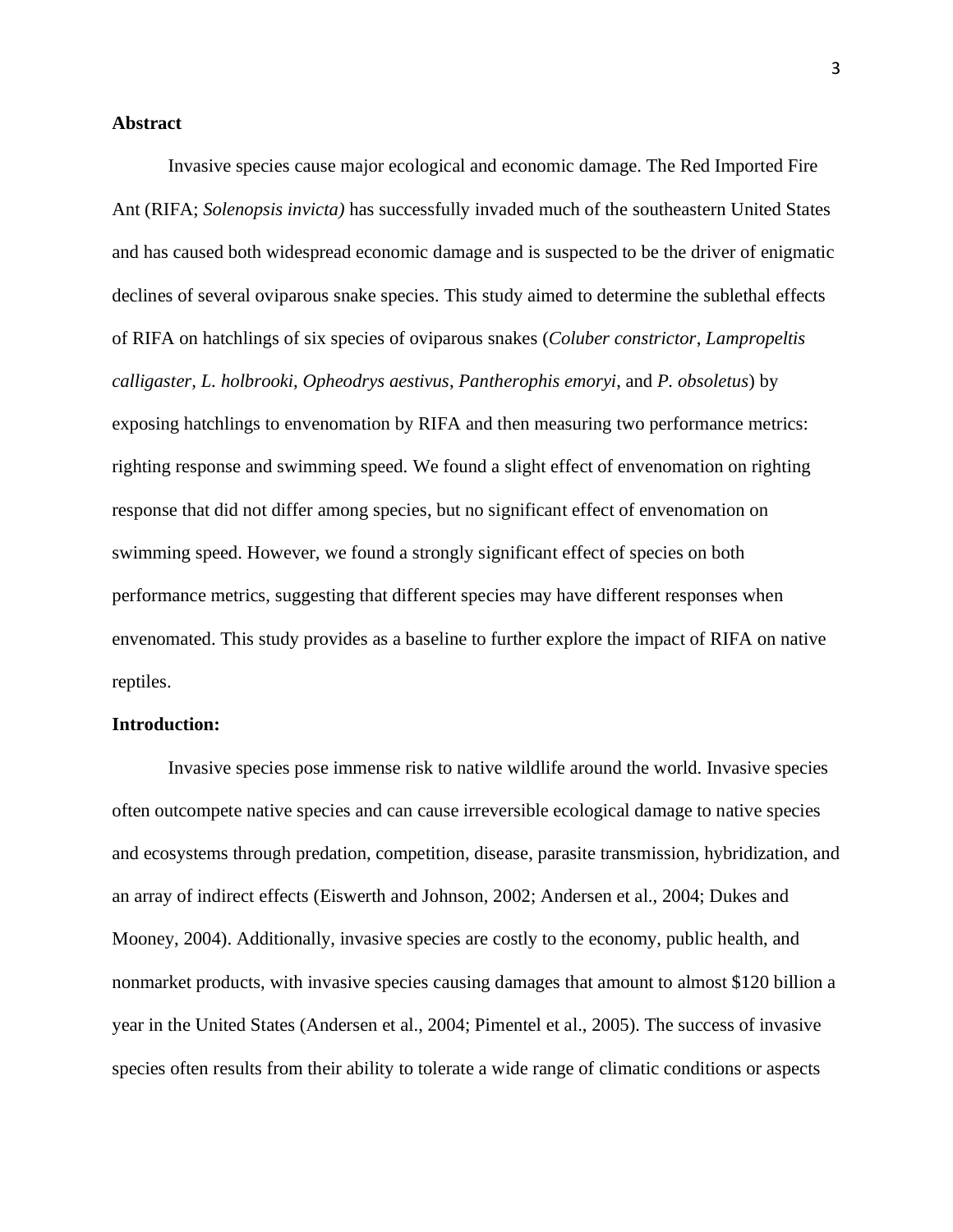of their behavior—such as aggression, migratory tendencies, or predator avoidance—that greatly improve the chance of establishment and spread (Weis, 2010).

Red Imported Fire Ants (*Solenopsis invicta*) have successfully invaded the southeastern United States with devastating consequences to both the economy and the ecosystem. Red Imported Fire Ants (henceforth RIFA) were introduced to the United States from South America through the port of Mobile, Alabama between 1933 and 1941 (Buren et al., 1974; Hoffman, 1995). RIFA have spread throughout much of the southeastern United States and have already caused widespread economic and ecological damage (Kemp et al., 2000). Across the United States, RIFA are calculated to have caused over \$5 billion in damages to agriculture, residential homes, and commercial and federal areas, with over \$3 billion in damage to residential homes alone (Lard et al., 2006). In terms of ecological impacts, RIFA are reported to have caused direct declines in populations of native species due to competition and predation on species that often lack appropriate defense behaviors in response to RIFA (Allen et al., 2004). RIFA display aggressive foraging behavior, lack of competitors or predators in their invasive range, and high reproductive potential, which aids in their invasive potential (Allen et al., 2004). They have particularly strong effects on vertebrates due to these factors and their venomous sting (Allen et al., 2004). RIFA venom mostly consists of water-insoluble 2,6- disubstituted piperidine alkaloids (Hoffman, 1995) and can cause cardiorespiratory failure and seizures in mammals (Howell et al., 2005).

Reptiles and amphibians are declining dramatically across the globe due to a combination of six factors: habitat loss and degradation, environmental pollution, disease, global climate change, unsustainable use, and invasive species (Gibbons et al., 2000; Collins, 2010; Todd et al., 2010). Several studies have speculated that some reptile declines, including 'enigmatic' declines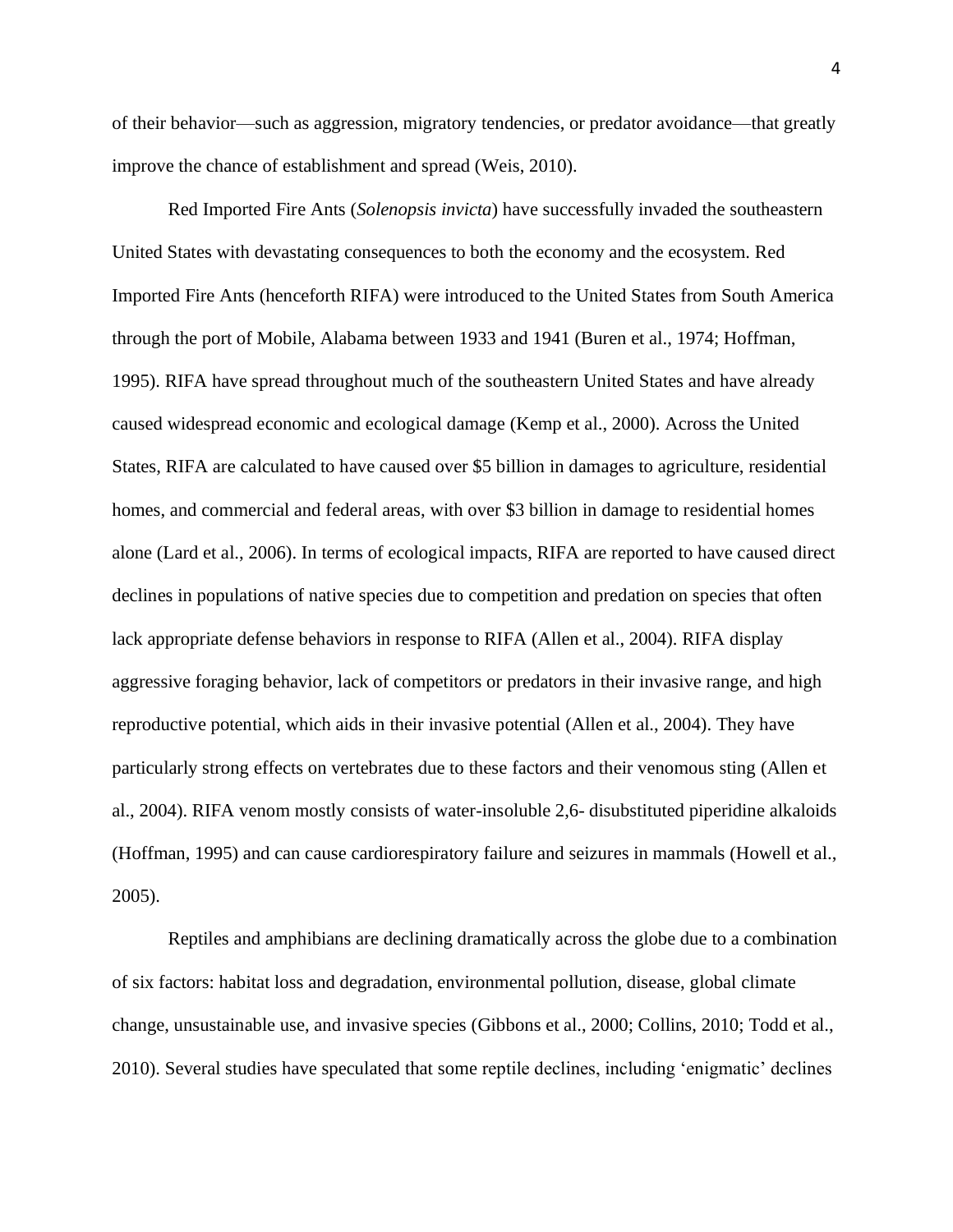of several oviparous snake species in the southeastern US, such as members of the common kingsnake species complex (*Lampropeltis getula*, *L. holbrooki*, *L. nigra*), may be attributed to introduction of RIFA (Winne et al., 2007). Reptiles have displayed vulnerability to RIFA—there have been several studies on the direct effects of RIFA, such as predation on turtles and their nests (Landers et al., 1980; Buhlmann and Coffman, 2001; Allen et al., 2001; Parris et al., 2002). Indirect effects, however, are harder to quantify. For example, one study found that neonatal alligators had reduced body mass indices when in areas where RIFA are present (Allen et al., 1997). Another study also focusing on alligators found declining nest attendance when RIFA were present (Reagan et al., 2000). Turtles were also found to abandon nest excavation due to RIFA presence (Whiting, 1994). Both the juveniles and eggs of oviparous snake species were found to be vulnerable to predation by RIFA (Swartwout and Willson, in review). However, only a few of these studies have examined the foundational relationship between envenomation and performance in reptiles. Although one study examined sublethal effects of RIFA envenomation in fence lizards (*Sceloporus undulatus*; Boronow and Langkilde, 2009), no studies have evaluated the effects of RIFA venom on snakes or examined interspecific variation in sensitivity to envenomation that might mediate species' vulnerability to RIFA.

In this study, we aimed to test the threat posed by RIFA to oviparous snakes in the southeastern United States and determine if hatchlings of native snake species differ in their behavioral and physiological responses to RIFA. Specifically, we exposed juveniles of six oviparous snake species (*Coluber constrictor*, *Lampropeltis calligaster, L. holbrooki*, *Opheodrys aestivus*, *Pantherophis emoryi*, and *P. obsoletus*) to RIFA envenomation and measured righting response and swimming performance. Our study provides baseline data on the risk posed by RIFA to native snake species that can be used to assess the current and future effects of RIFA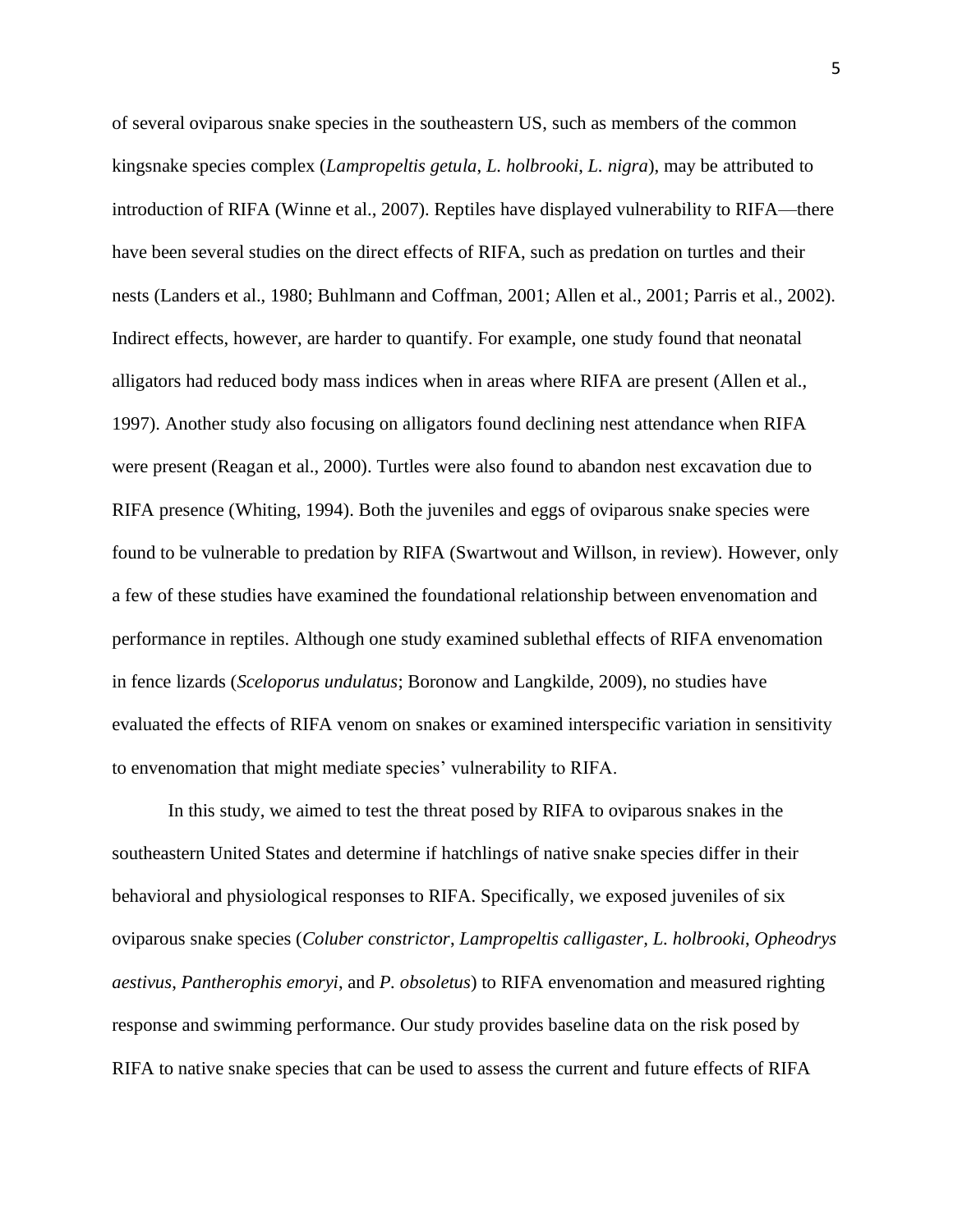invasions. We expected to find a negative relationship between RIFA exposure and performance that varied across species. We also expected species that have experienced enigmatic declines in parts of their range (e.g., *Lampropeltis holbrooki*) to be most strongly affected.

#### **Materials and Methods:**

We incubated and hatched eggs  $(N=125)$  of six terrestrial snake species native to Arkansas in an environmental chamber (Model# 141VLC9, Percival Scientific) at 25°C and 80% relative humidity (for details of collection and incubation see Swartwout and Willson, in review). Species included: Eastern Racer (*Coluber constrictor*; N=22 from 5 clutches), Prairie Kingsnake (*Lampropeltis calligaster*; N=19 from 3 clutches), Speckled Kingsnake (*Lampropeltis holbrooki*; N=42 from 8 clutches), Rough Green Snake (*Opheodrys aestivus*; N=17 from 3 clutches), Great Plains Rat Snakes (*Pantherophis emoryi*; N=12 from 1 clutch), and Black Rat Snake (*Pantherophis obsoletus*; N=13 from 2 clutches). Within 24 hours after hatching, we weighed each hatching (to the nearest 0.01 g), sexed them, and took snout-vent-length (SVL) and tail length (TL) measurements. We housed hatchlings by clutch in 10-20 gallon aquariums with 40 watt lightbulbs or heat tape positioned at one end to provide a thermal gradient. Each aquarium was outfitted with aspen bedding and at least one hide. Water was available ad libitum.

Prior to experiments, we separated hatchlings into 17.55 x 17.25 x 12.19 cm tupperware containers and placed them in an environmental chamber set to 25°C and 80% relative humidity for 24 hours in order to acclimate them to the tupperware and environmental conditions.

*Acclimation*—In order to limit confounding variables, ca. 24 h prior to baseline and trial performances, we acclimated hatchlings to a swim track constructed out of a single 304.8 x 15.24 cm aluminum rain gutter with 5 cm deep water. The track was marked at 1 cm increments along its length and water temperature was maintained at 25°C using two submersible aquarium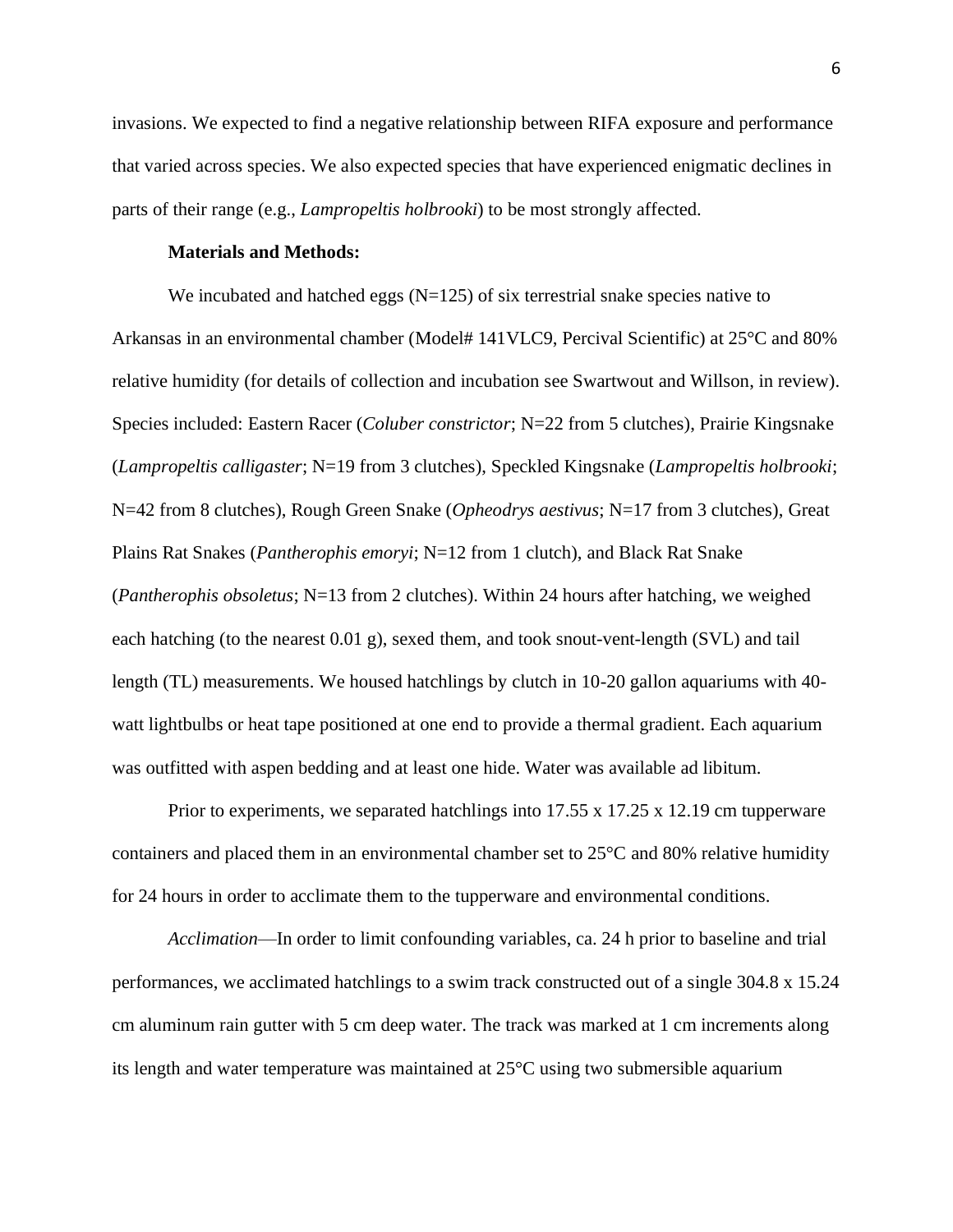heaters. Prior to trials, we verified water temperature using an infrared digital thermometer. Each hatchling was prompted to swim the full length of the swim track once. If a hatchling was stationary while in the swim track, we encouraged it to swim via gentle prodding. After the acclimation trials were completed, we placed hatchlings back in their individual tupperware containers and returned them to the environmental chamber.

*Baseline Trials*—We measured baseline performance to provide a control for treatment effects. We ran baseline trials ca. 24 hours after acclimation trials and all trials were recorded using a digital video camera (Sony Handycam HDR-CX190; 29.97 fps). Baseline righting trials took place in a 41.91 x 27.43 x 16.51 cm plastic container lined with a paper towel for traction. We suspended the video camera from a tripod and centered it over the tupperware. Following the procedures of Boronow and Langkilde (2009), we held each hatchling underneath the jaw and at the vent, then flipped it on its back so both the head and vent were bottom up. Hatchlings were then released and allowed to return to their stomach. Immediately upon righting, we flipped the hatchling on its back again until three consecutive flips were achieved.

Swimming performance procedures followed the general methods of Winne and Hopkins (2006). We placed each hatchling in the water at the start of the track and allowed it to swim forward. One experimenter followed the hatchling and provided encouragement via gentle prodding if the snake stopped. A second experimenter held the video camera and recorded the runs. Hatchlings swam a total of 152.4 cm three consecutive times. We analyzed videos and quantified them frame-by-frame.

*Experimental Trials*—We conducted trials with RIFA ca. 24 hours after baseline trials were completed. We collected several hundred RIFA workers and larvae using a shovel from naturalized colonies around the University of Arkansas campus, Fayetteville, Arkansas, and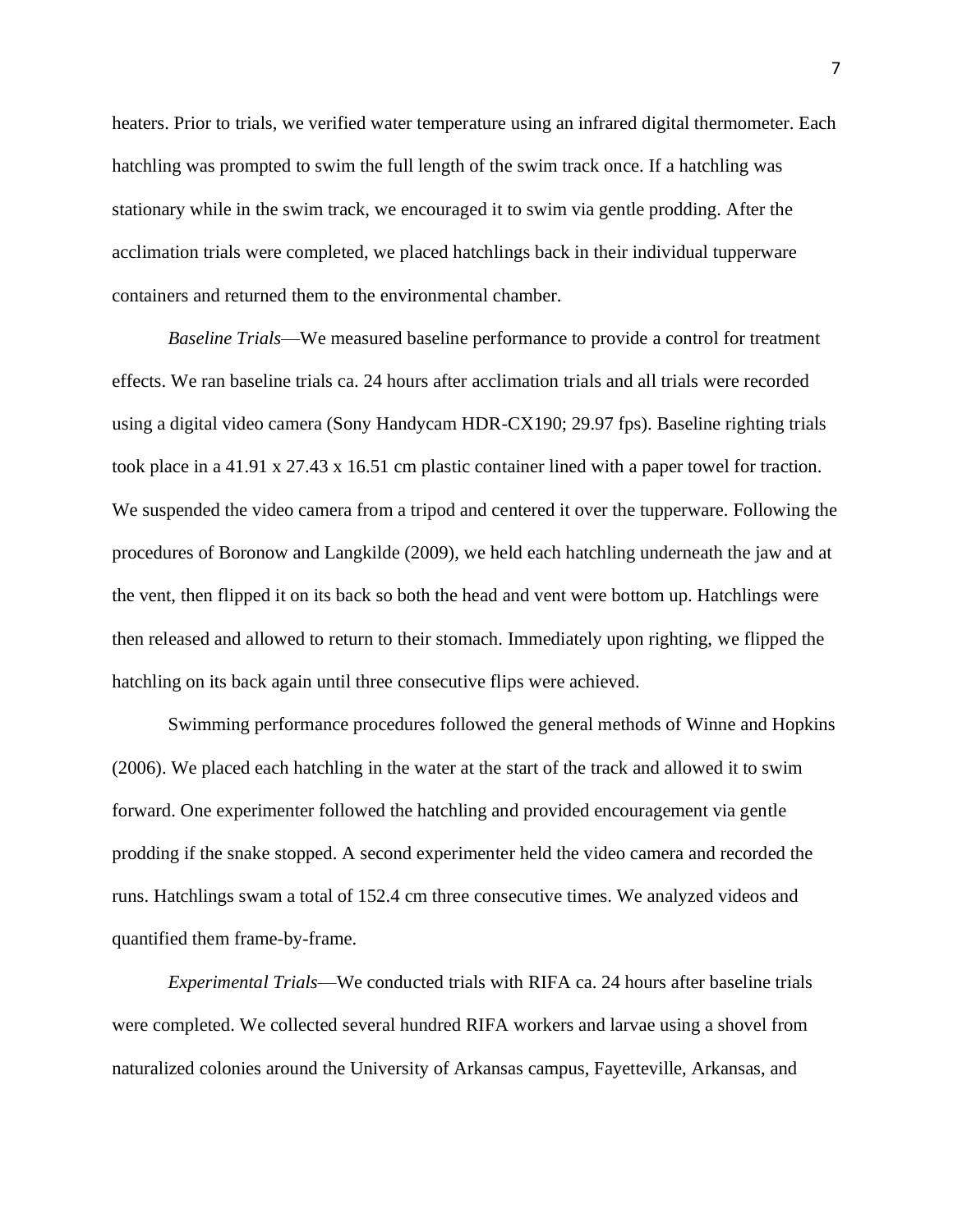placed them in a 2 L plastic container with Insect-a-Slip (PTFE Fluoropolymer DISP30) around the rim to prevent escape. In the lab, the container was kept under a heat lamp to keep the ants active while trials were running.

All tests were conducted in a lab environment to control variables when hatchlings were exposed to RIFA venom. A digital video camera (Sony Handycam HDR-CX190) was suspended from a tripod and centered over the plastic container to quantify exposure to stinging RIFA. We placed each hatchling individually into the RIFA container for 10 seconds, then immediately removed the hatchling (with clinging ants) and placed it in a 17.55 x 17.25 x 12.192 cm tupperware container covered with a clear acrylic lid, allowing the RIFA to continue to sting. After 180 seconds in the tupperware container, we removed all RIFA from hatchlings. We counted each stinging ant to quantify potential venom exposure, while the hatchling was placed in a clean tupperware and allowed to rest in the environmental chamber for 10 minutes prior to performance trials. We further quantified the number of ant stings based on video footage. Each video was played using the slow speed setting. We counted each ant that crawled on the hatchling's body during the 180 second exposure using a tally counter.

Following the 10 minute rest, we tested and recorded righting performance (3 successive trials) and swimming performance (3 successive trials) in the same manner as during baseline trials. After performance measures, we placed hatchlings in the environmental chamber for another ca. 12 hours before returning them to their original cages.

*Video Analysis*— We completed video analysis for righting response using Windows Media Player. We analyzed each video by counting each video frame from the frame the hatchling was released to the frame where both the head and vent of the hatchling had touched the ground. Frames were counted using a tally counter. This was done for all three righting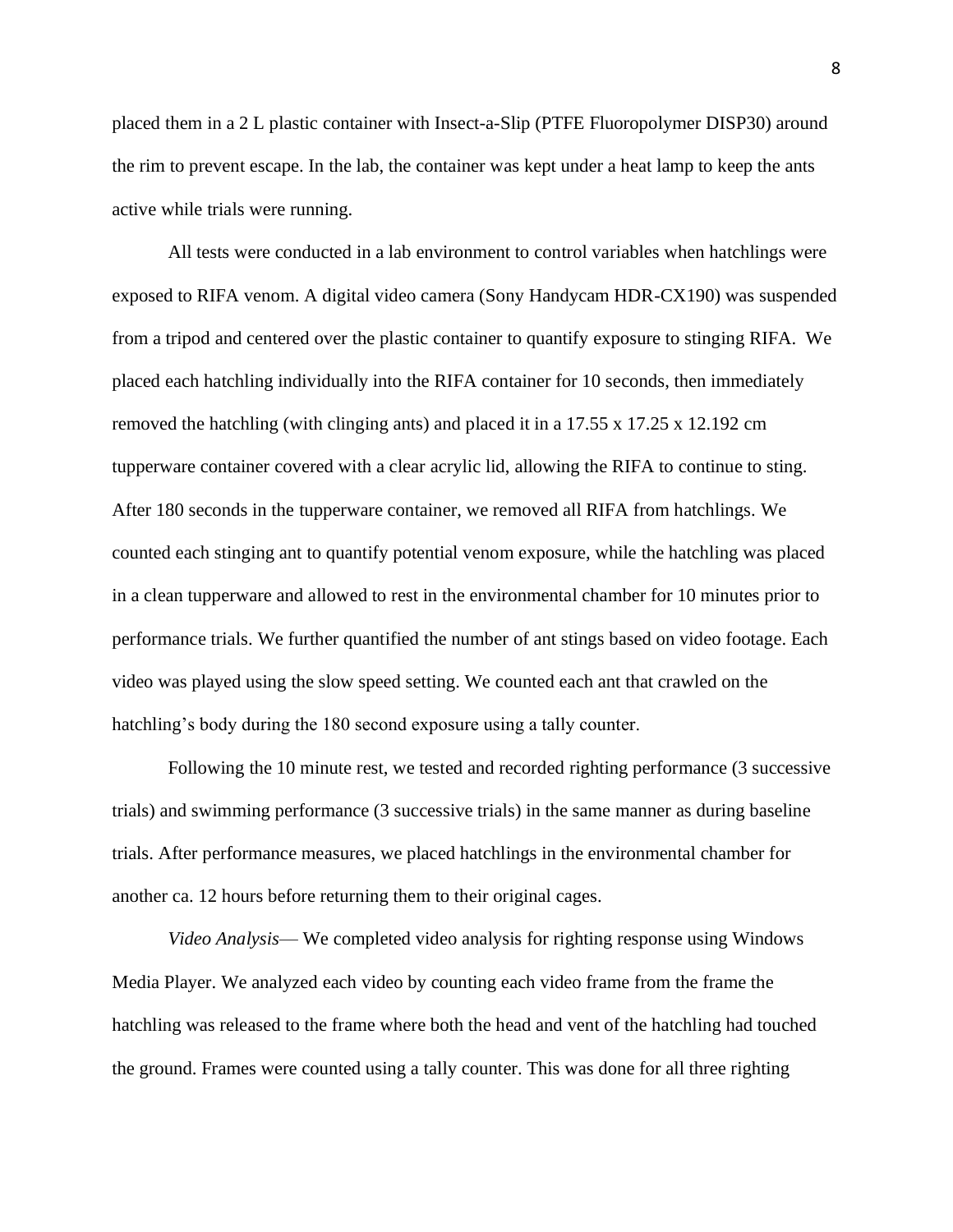ability trials. We excluded any righting trials that did not meet the criteria for a successful righting ability—where the snake was released fully on its back with the neck and base of the tail touching the ground—from analyses.

We completed video analysis on swimming speed by analyzing the videos from 10 hatchlings per species using Tracker: Video Analysis and Modeling Tool v. 5.1.5 (Open Source Physics). An anchor point was placed on each 10 cm increment. We counted the individual frames from the time the tip of the snake's nose crossed the first marked increment to the time the snake's nose crossed the last increment. We recorded the amount of frame required to cover each 10 cm interval. We defined maximum swim speed (maxS) as the fastest velocity achieved across a 10 cm interval and converted the measure from video frames to velocity in centimeters per second using the formula: (10 cm / no. FRAMES)\*(29.97 frames / 1 sec).

*Statistical Analysis*— We quantified RIFA venom exposure by counting the number of ants on the hatchling's body in the video and then dividing that number by the hatchling snake's mass to get ants/g. Any individual ants that attached themselves throughout the video were counted, so there was the possibility of double-counting if an ant fell off and then reattached and stung again, meaning that we may have overestimated the number of ants. We used a One-way ANOVA to determine whether snake species statistically differed in exposure to fire ants, with a Tukey HSD post-hoc test for significance among snake species.

For hatchling righting ability, we used the minimum number of frames taken for a snake to right itself after exposure to stinging RIFA across the three righting trials as our outcome (minR). After removing individuals where minR or ants/g could not be determined, we had 117 observations of righting ability. We used a linear mixed effects model with minR as the dependent variable, species and ants/g exposure as fixed effects, and trial date as a random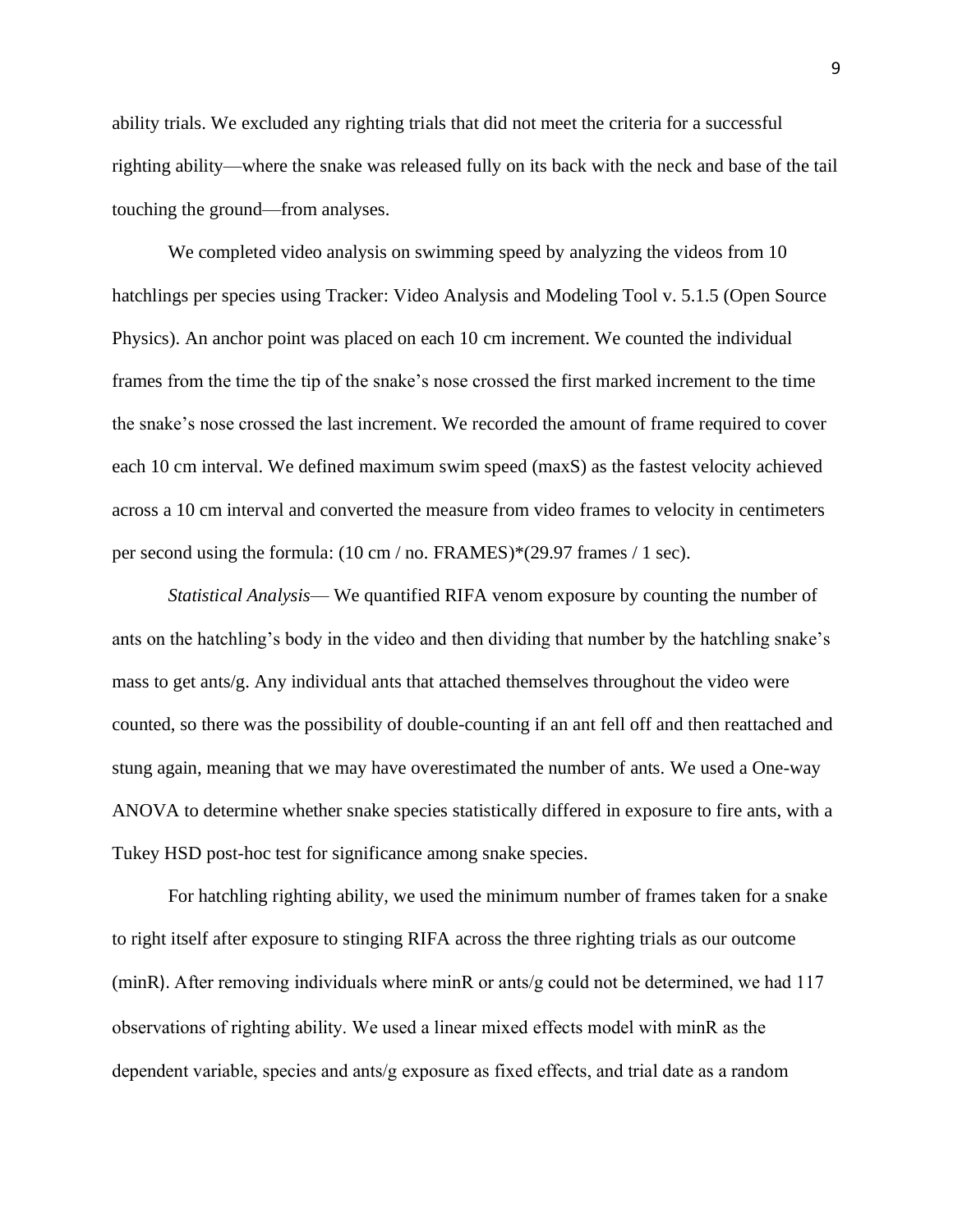effect. We decided not to include clutch as a random effect because its ICC2 value was less than 0.7, where values  $> 0.7$  are considered highly reliable at differentiating levels within the dependent variable (Kensler et al., 2009). We ran a model with an interaction between fixed effects and found that there was no significant interaction between species and ants/g (LRT:  $df =$ 5,  $P = 0.89$ ) so we used a model with species and ants/g as non-interactive fixed effects.

For swim speed analyses, we used the minimum number of frames for an individual snake to swim 10-cm during the first 152-cm long trial run (maximum swim speed; maxS) as our response variable. Due to constraints on time, we had only 10 observations per species (60 observations total). We used a linear mixed effects model with maximum swim speed as the dependent variable, species and ants/g as fixed effects and clutch as a random effect. We did not include trial date in this model as a random effect because its ICC values were very low and the model fit was improved without it. As with righting ability analyses, we ran a model with an interaction between fixed effects and found no significant interaction between species and ants/g (LMM:  $df = 5$ ,  $P = 0.34$ ), so we used a model with species and ants/g as non-interactive fixed effects.

We used likelihood ratio tests (LRT) with single term deletions to determine p-values of fixed effects in our models. For significant species effects, we used a Tukey Contrast post-hoc test to determine which species differed by the response variable (minR or maxS). We tested assumptions of linearity, homogeneity of variance, and normality of residuals for linear mixed effect models using plots of residuals and Levene tests (Levene, 1960). All analyses were conducted in R v. 3.6.1 using packages "car", "MASS", "lme4", "multcomp" and "multilevel" (Venables and Ripley, 2002; Hothorn et al., 2008; Bates et al., 2015; Bliese, 2016; Fox and Weisberg, 2019; R Core Team, 2019).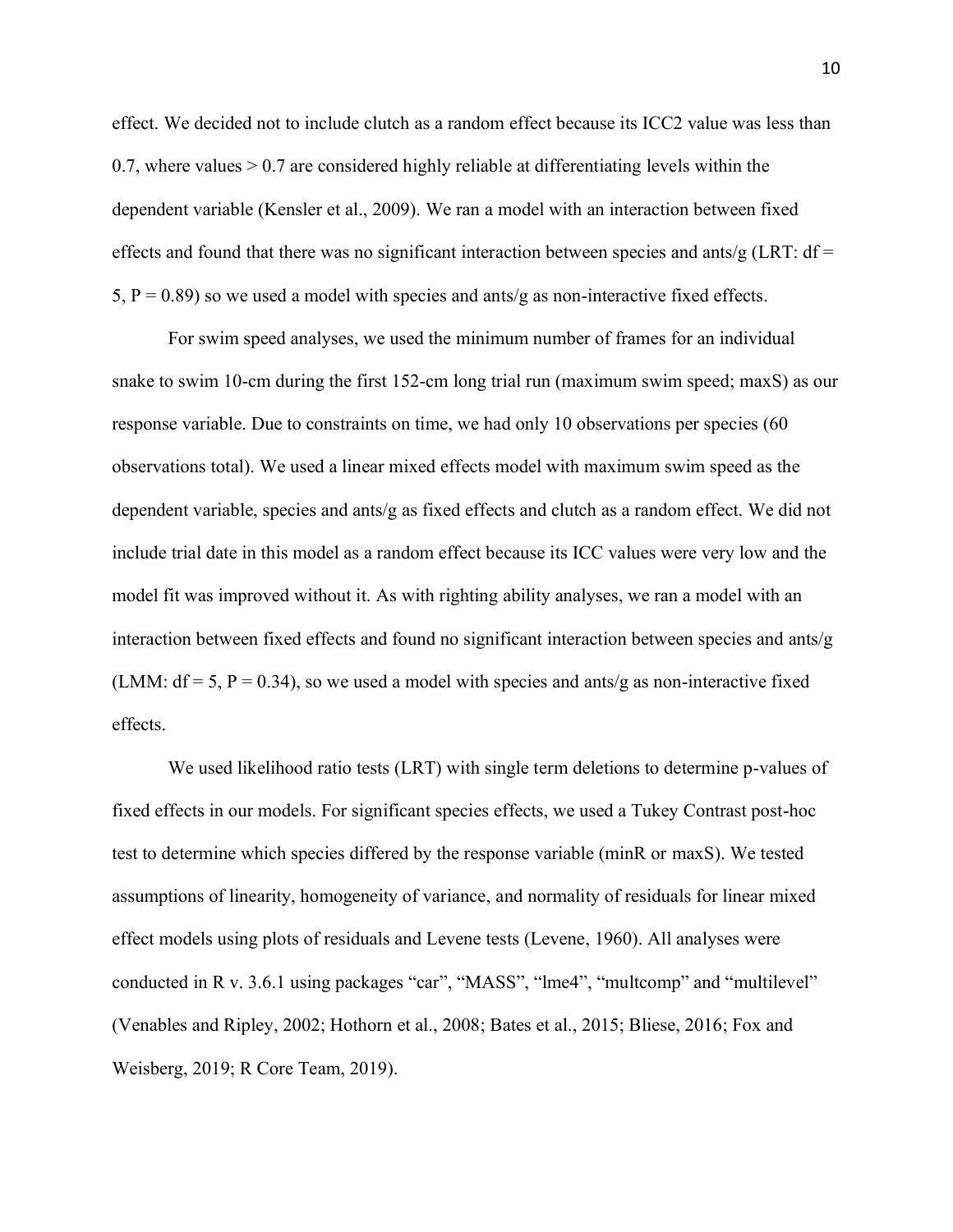#### **Results:**

Hatchling snakes were exposed to between 1 and 136 stinging ants (0.22 to 36.8 ants/g; mean =  $5.56 \pm 0.54$  SE ants/g). *Opheodrys aestivus* were exposed to significantly more ants/g than all other species (One-way ANOVA:  $F_{5,111} = 10.2$ ,  $P < 0.01$ ), but no other snake species differed in exposure (all  $P > 0.3$ ; Figure 1).

We found a significant effect of species on minR (LMM:  $df = 5$ ,  $P < 0.01$ ) and a marginal effect of ants/g (df = 1, P = 0.06; Figure 2). Across species, individuals exposed to the highest rates of RIFA envenomation righted 0-13 seconds slower than those with the lowest exposure. *Coluber constrictor*, *Lampropeltis calligaster* and *Pantherophis emoryi* were significantly faster at righting than *O. aestivus* (all  $P < 0.02$ ; Figure 3). Based on relatively high ICC values (ICC1 = 0.22, ICC2 = 0.79), the random factor (Trial Date) could be reliably differentiated by the response variable, minR (Zuur et al., 2009, Kensler et al., 2009).

We observed a significant effect of species on maxS (LMM:  $df = 5$ ,  $P = 0.02$ ), but no effect of ants/g treatment ( $df = 1$ ,  $P = 0.18$ ; Figure 4). *Coluber constrictor* swam significantly slower than *L. holbrooki* (P < 0.01; Figure 5). *C. constrictor* were the slowest swimmers overall  $(14.4 \pm 1.86$  SE frames) and *L. holbrooki* were the fastest  $(8.81 \pm 1.01$  SE frames). The random factor in the model (Clutch) explained much of the variance in the outcome and could be reliably differentiated by the response variable, maximum swim speed (ICC1 =  $0.61$ , ICC2 =  $0.82$ ; Zuur et al., 2009).

#### **Discussion:**

The objectives of this study were to investigate sublethal effects of RIFA envenomation on hatchling snake performance, and variation in those effects among snake species. We also investigated species effects during performance trials. We found subtle negative effects of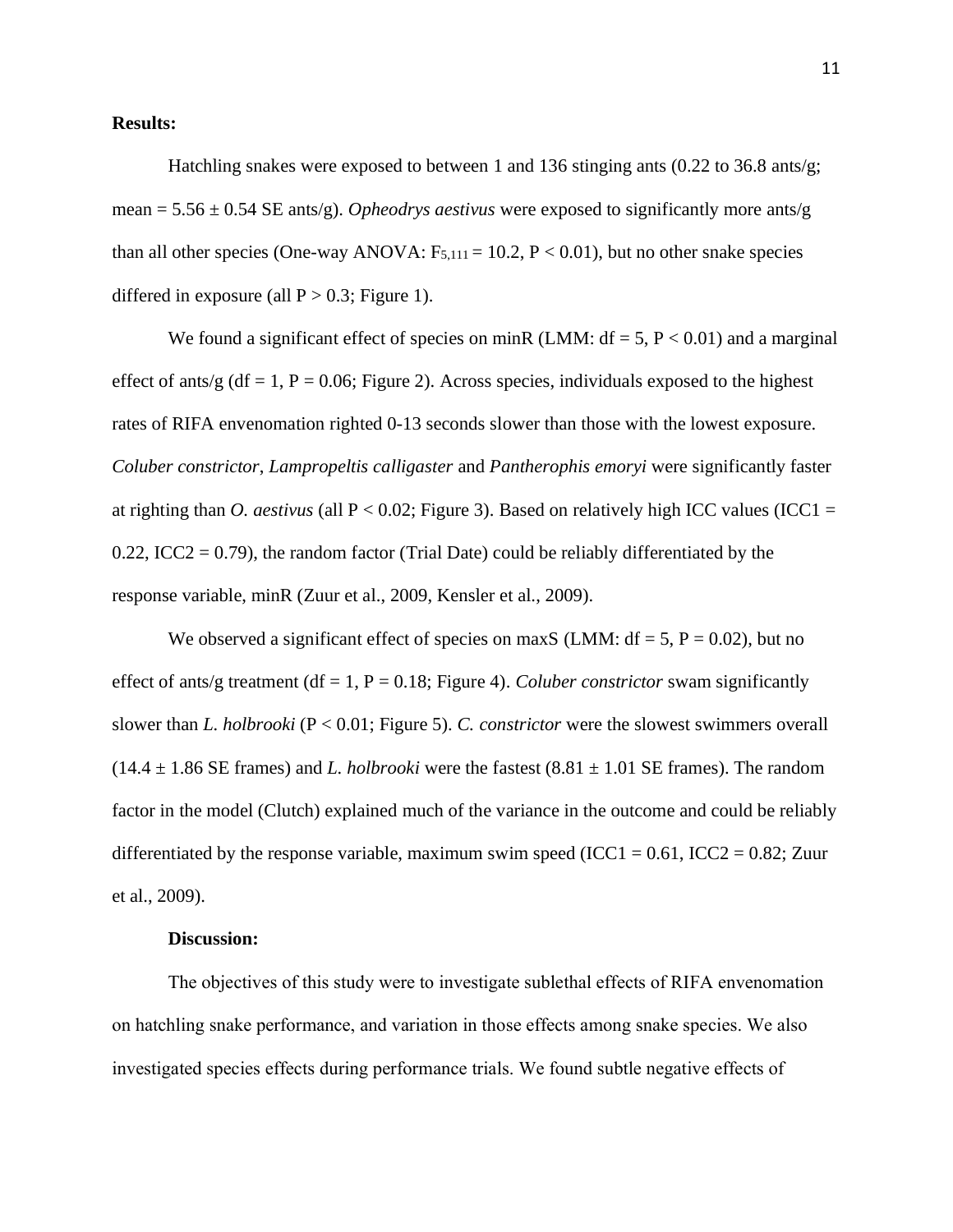envenomation on righting ability that were consistent across species, providing some support for our predictions, but no effects of envenomation on swim speed, despite snake species being exposed to widely varying levels of envenomation.

The lack of substantial sublethal effects seen during our trials, especially swimming performance, mirrors previous findings of Boronow & Langkilde (2009). Similar to our study, Boronow & Langkilde (2009) focused on envenomation effects utilizing sprint speed, righting ability, and bite force to measure performance in *Sceloporus undulatus* (Eastern Fence Lizard), but found no significant effects between these performance measures and RIFA envenomation. One explanation for the lack of effects in our study could have been limitations on our ability to achieve levels of envenomation sufficient to induce locomotor impairment. However, we were successful in achieving a wide range of RIFA exposure, ranging from 0.2 to 36.8 ants/g. Further, we saw behavioral and physical responses that indicated successful venom delivery, including discoloration on the body and bumps underneath the snakes' scales after venom injection. As this was the first study on snake tolerance to RIFA envenomation, we had no other reference of their response or resilience; thus future studies should explore higher exposure rates to explore the possibility of stronger effects at higher rates of envenomation.

Our study was also limited by the fact that we were only able to quantify the number of stinging ants, not the exact amount of venom that each snake was exposed to. We used Ants/g instead of number of total stinging ants as our independent variable in this study in order to compensate for size differences among snake species, thereby simplifying our statistical analyses. However, there are constraints to using ants/g as well. Ants/g is likely an imprecise measure of the amount of venom each snake received and by using ants/g, we may have reduced our ability to detect relationships between RIFA exposure and performance. We did not measure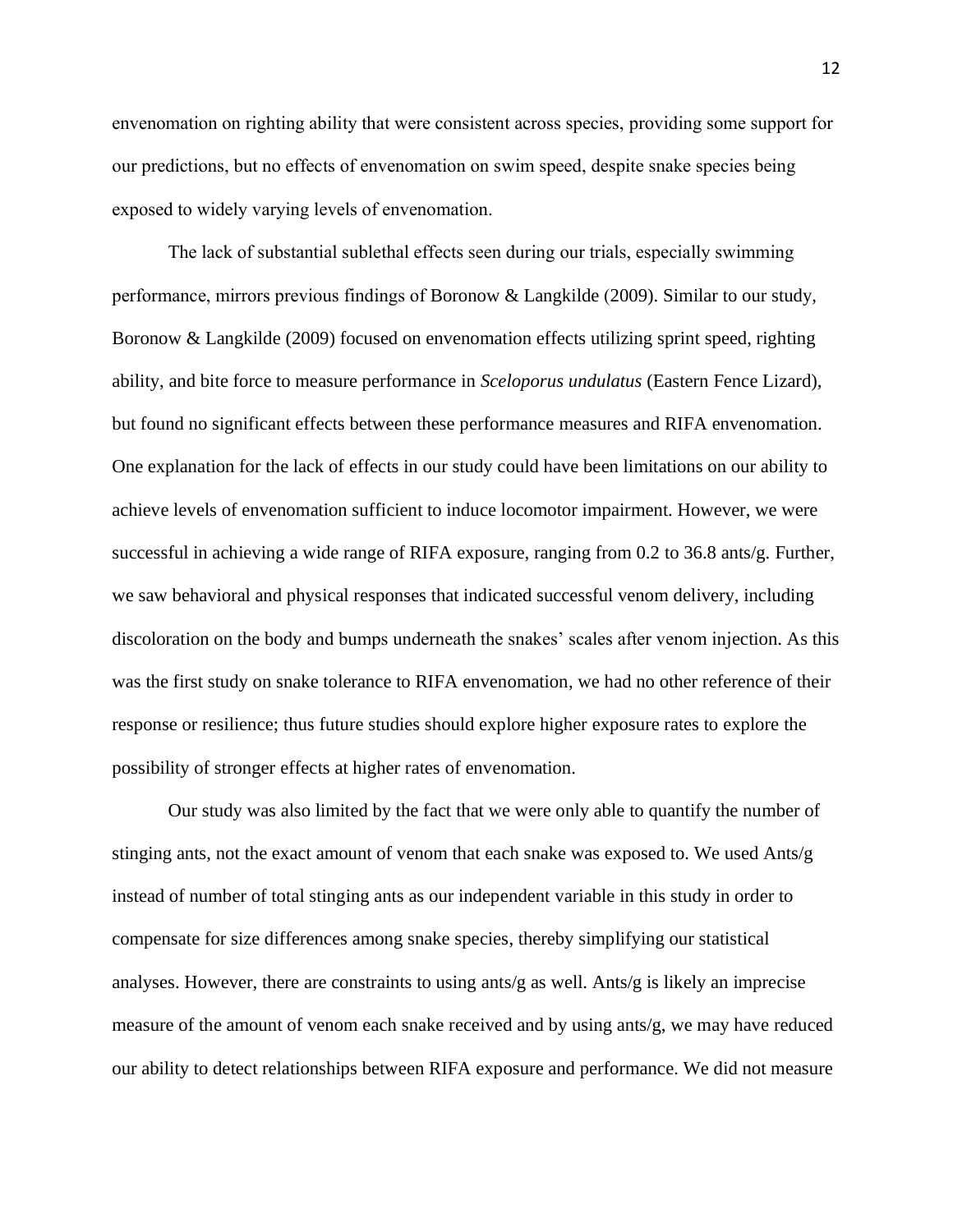the amount of time each ant stayed attached while stinging and it is likely that the amount of venom injected varied among individuals. Quantifying the exact venom exposure could improve our ability to detect sublethal effects that were not found in this study, either by more tightly controlling how ants inject venom, or by injecting RIFA venom artificially.

Finally, high variability in performance measures may have weakened our power to detect significant effects of RIFA envenomation. We were able to account for several sources of intrinsic variation in performance by including species, clutch, and trial date, in our statistical model. Our experimental design aimed to account for additional variation in performance by taking baseline performance measurements prior to RIFA exposure. Having a baseline as a covariate would potentially allow us to account for some intrinsic variation in performance among individuals and thereby give greater power to detect RIFA effects. Unfortunately due to time constraints, we were not able to include baseline measures at this point, but baseline trials will be analyzed in the future, along with the remainder of the completed swim speed trials. These additional data should improve our ability to detect treatment effects of RIFA on swimming performance in our final analysis.

In contrast to Boronow & Langkilde's (2009) study, we did find evidence of subtle sublethal effects of RIFA venom on righting ability of oviparous snake hatchlings that were consistent across species. Specifically, we found that across species, individual hatchlings that experienced high rates of envenomation righted themselves approximately 0-13 seconds more slowly than those that experienced low rates of envenomation. This effect could have important consequences for hatchling survival and fitness. For example, slower righting response may be the difference between a hatchling snake successfully escaping from the nest chamber or being overwhelmed and predated by ants. Even in the event of escaping, envenomation may hinder a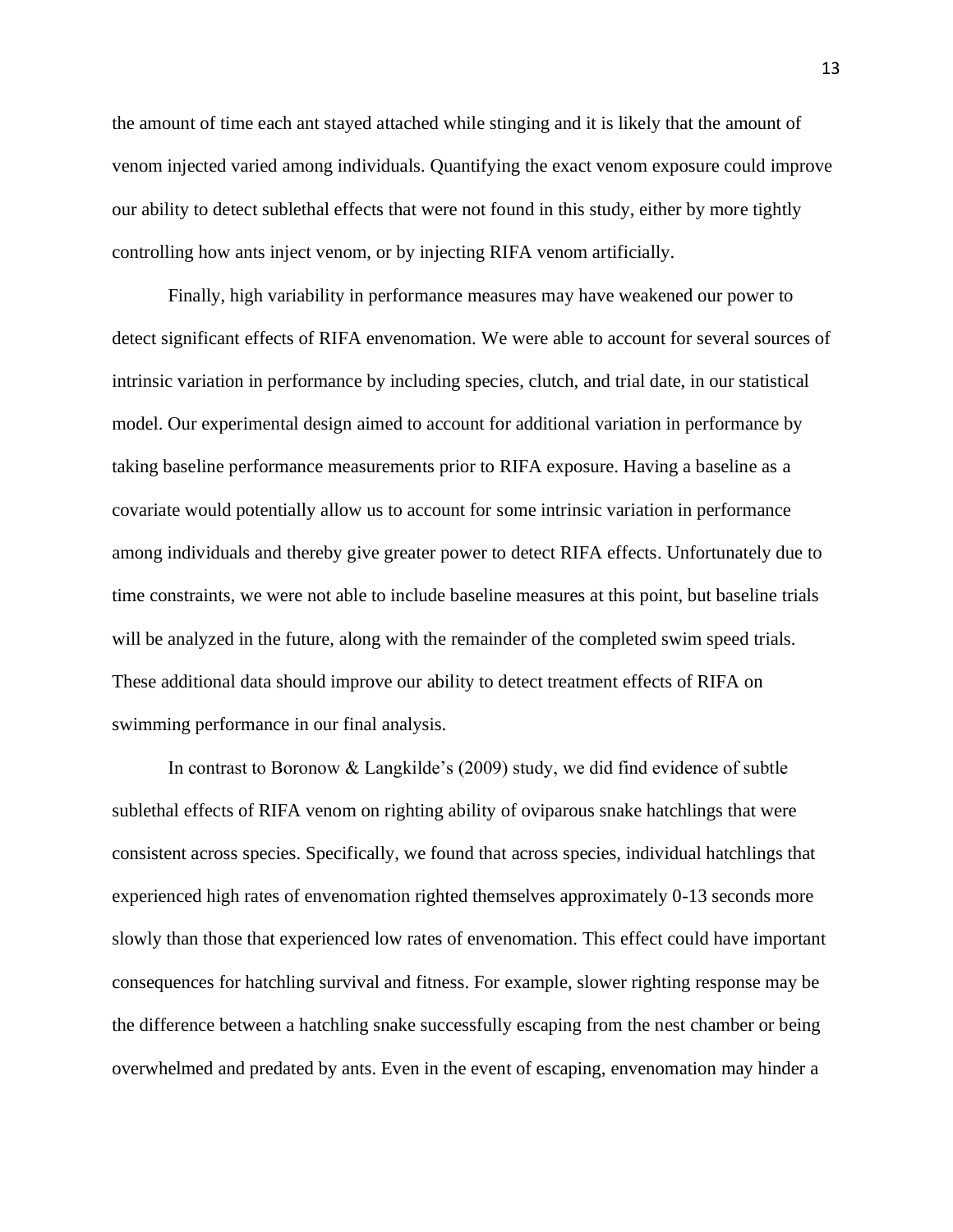hatchling's ability to escape other predators, find food, find shelter, or perform other behaviors that mediate fitness. Previous studies have found that RIFA have delayed effects on survival but not growth of *S. undulatus* and the same could be true for snakes (Langkilde & Freidenfelds, 2010).

Curiously, we found a stronger effect of envenomation on righting ability than on swimming performance. This suggests that swimming speed may not be as sensitive an indicator of sublethal physical and physiological impairment as righting ability. It would be interesting to further study the physiological effects of envenomation by utilizing other performance measurements. Other, more integrative performance measures, such as foraging ability, could be used to further quantify the full effects of envenomation. For example, Chin et al. (2013) completed a study on the sublethal effects of mercury contamination in neonatal northern watersnakes (*Nerodia sipedon*) and found that foraging performance and learning were affected, while simpler performance measures such as swimming speed were not.

We found strongly significant effects of species in both performance trials, suggesting that the variation in performance measures among species generally outweighs the sublethal effects of RIFA envenomation. Three of the snake species (*C. constrictor*, *L. calligaster* and *P. emoryi)* had significantly slower righting abilities than *O. aestivus.* Swimming performance varied differently; in order of fastest to slowest, the snake species ranked: *L. holbrooki, P. emoryi, P. obsoletus*, *L. calligaster, O. aestivus,* and *C. constrictor.* Factors that may drive the variation among species include body morphology, activity levels, or antipredator behavior (Jayne, 1985; Scribner and Weatherhead, 1995; Jayne, 1998; Baxter-Gilbert et al., 2018). These results suggest that different species could have different responses to RIFA venom. Our study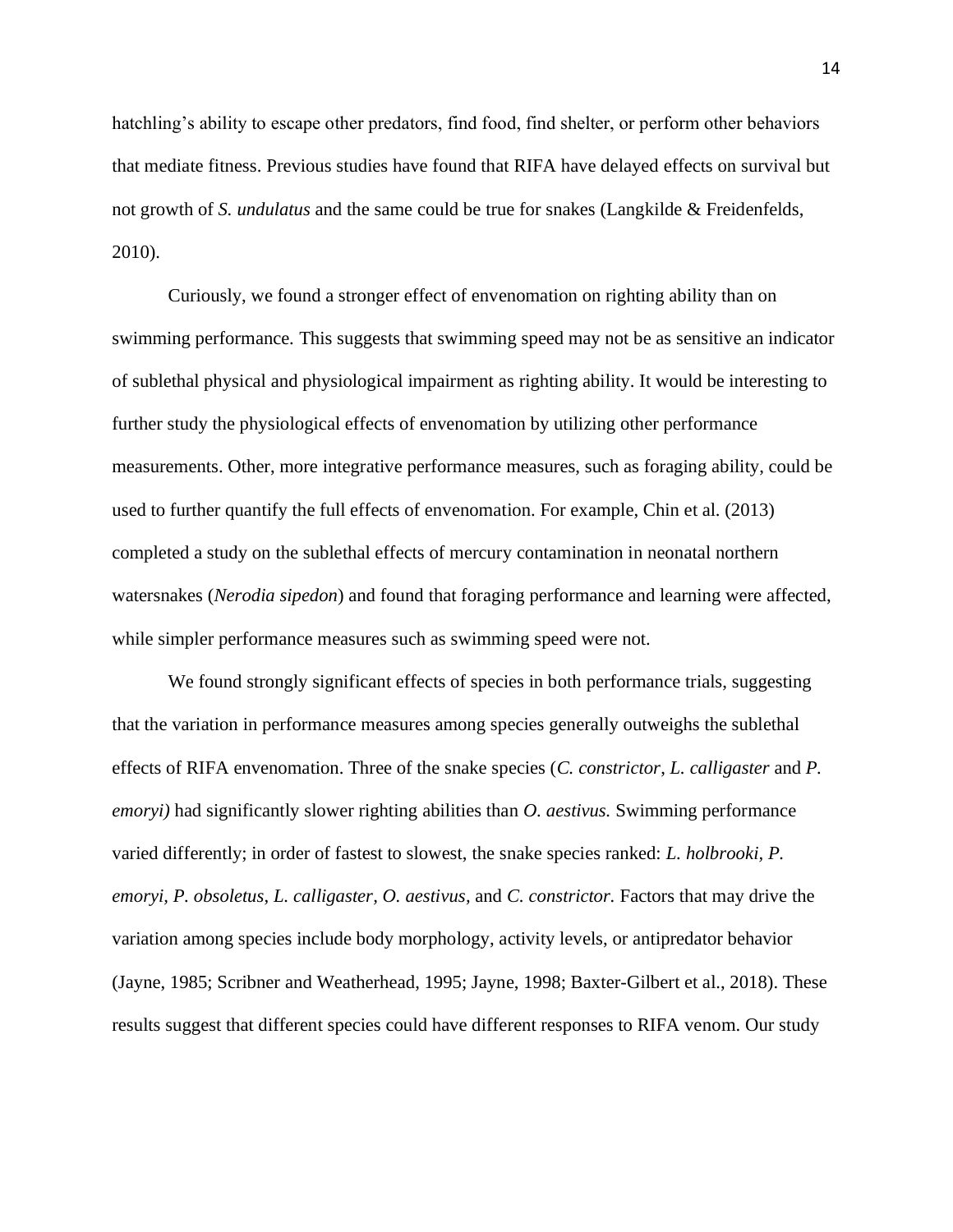included limited sample sizes of several species; thus, future studies aimed at determining sublethal effects on snakes would benefit from larger sample sizes of more snake species.

Interestingly, we also found that clutch was an important predictor of swimming performance. While we did have a single *C. constrictor* outlier, clutch differences explained some variance we found in our swimming performance model. In snakes, clutches often vary in body size and other morphological traits (Ford & Seigel, 1989), which in turn can influence swimming performance (Hopkins & Winne, 2009). This result could also suggest that swimming performance is genetically inheritable and thus subject to selection. It is important to note that this finding suggests that clutch is an important factor to consider in future studies and it is essential to incorporate multiple clutches in experimental evaluations of hatchling performance.

The introduction of invasive species has been linked to declines of several reptile and amphibian species. RIFA is one such species that is rapidly expanding its introduced range and coming into contact with more reptile and amphibian species. Already, studies have found both indirect and direct effects of RIFA on reptiles and amphibians (Landers et al., 1980; Reagan et al., 2000; Allen et al., 1997; Whiting, 1994; Boronow and Langkilde, 2009). This study found subtle sublethal effects on performance when snake hatchlings were exposed to RIFA venom. RIFA have been found previously to prey on hatchling snakes, but this study supports the idea that RIFA have other adverse effects on hatchling snakes that may not have been detected previously (Swartwout and Willson, in review). However, we did not see patterns of interspecific variation in this effect that support the suspicion that enigmatic declines of some oviparous species (e.g., *Lampropeltis* sp.) are the result of RIFA predation. Although this study provides a baseline exploration of the sublethal effects of RIFA on hatchling snakes, future studies are

15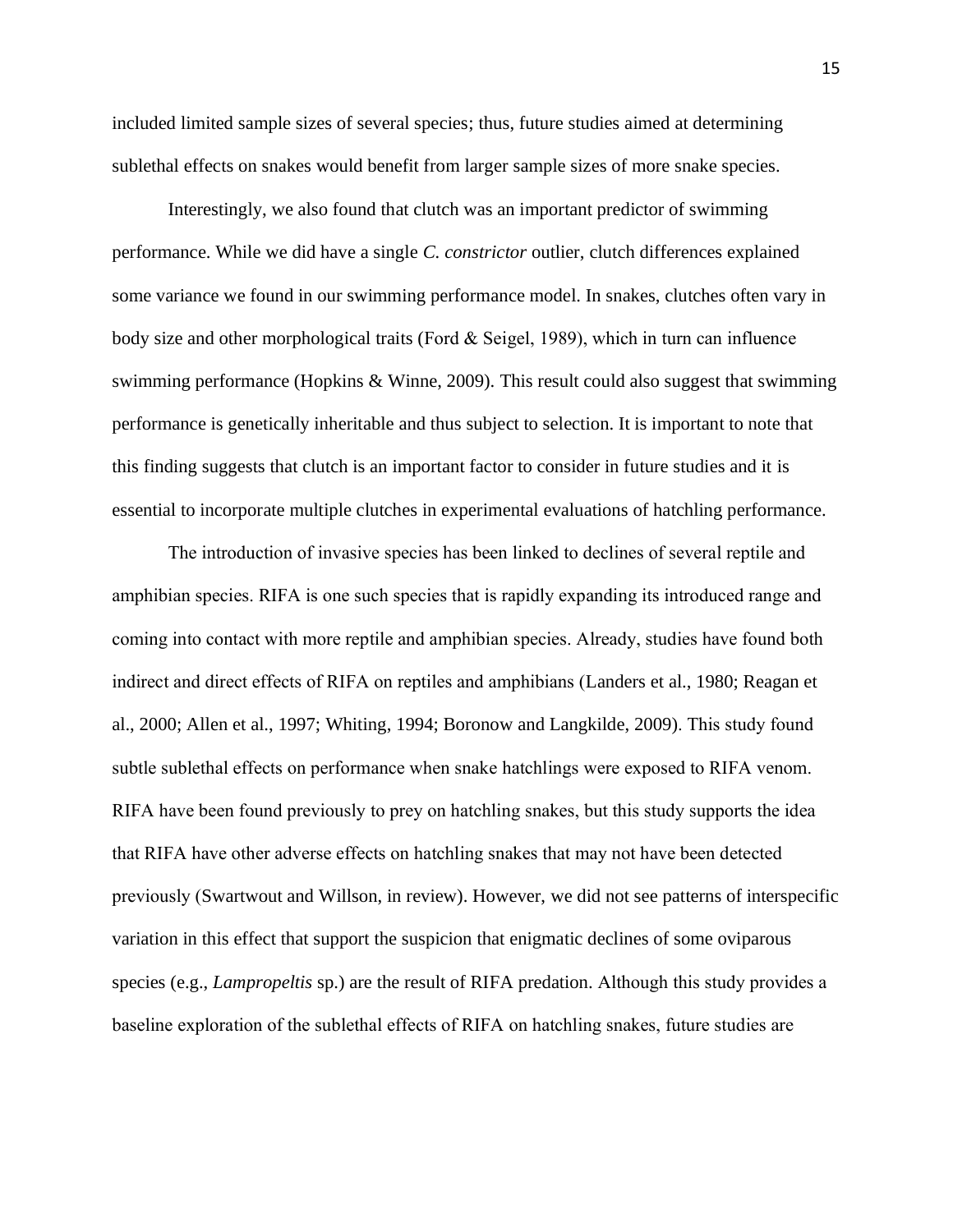needed to fully characterize these effects and further explore the idea that RIFA may contribute to enigmatic reptile and amphibian declines.



#### **Figures:**

Figure 1: The average number of ants/gram by species. Species abbreviations: Colcon = *Coluber constrictor*, Lamhol = *Lampropeltis holbrooki*, Panemo = *Pantherophis emoryi*, Lamcal = *L. calligaster*, Ophaes = *Opheodrys aestivus*, Panobs = *P. obsoletus*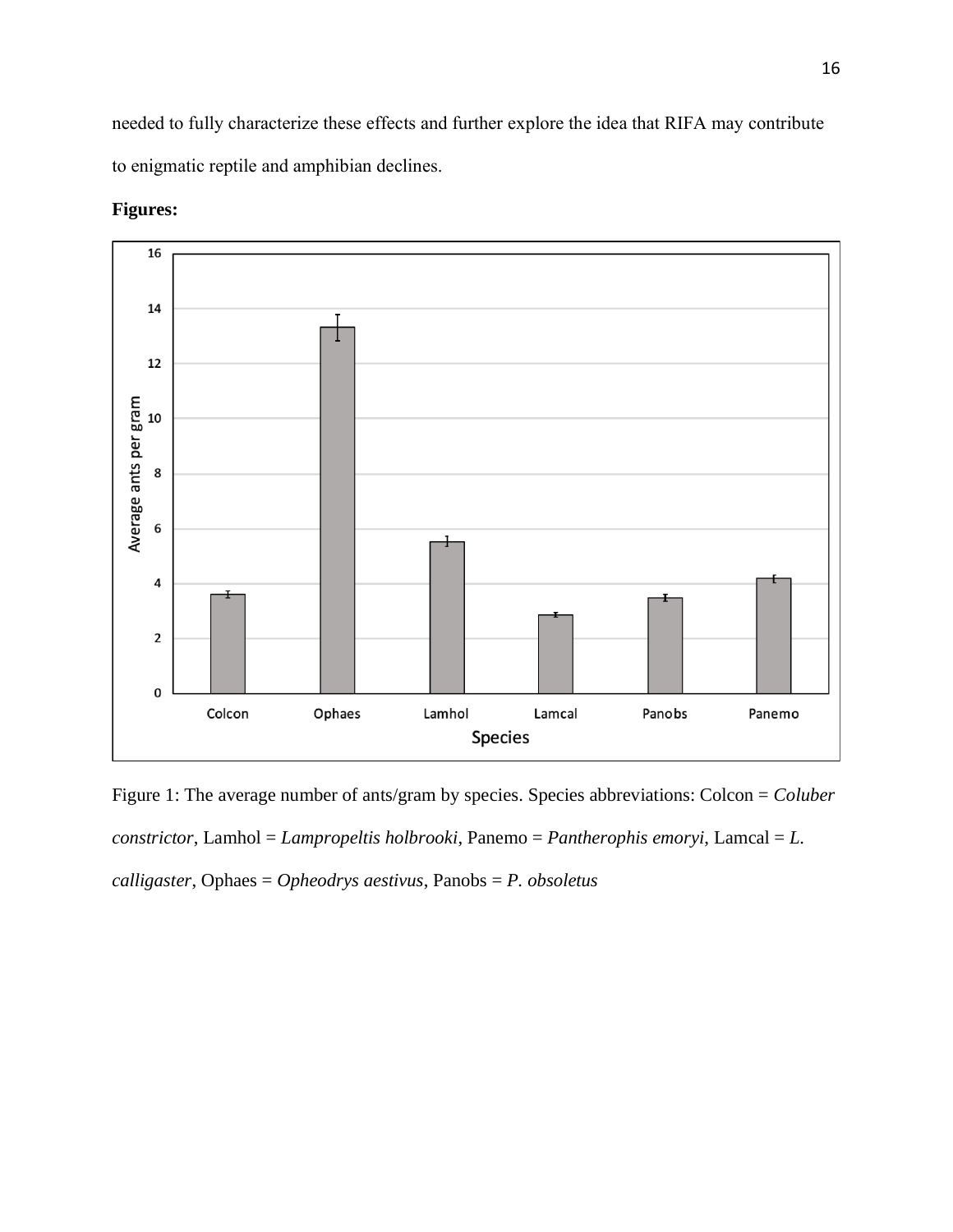

Figure 2: Righting response (minR) by exposure to fire ants (ants/g) across species. Equations are listed for linear relationships between righting ability and ants/g by species. Species abbreviations: Colcon = *Coluber constrictor*, Lamhol = *Lampropeltis holbrooki*, Panemo = *Pantherophis emoryi*, Lamcal = *L. calligaster*, Ophaes = *Opheodrys aestivus*, Panobs = *P. obsoletus*.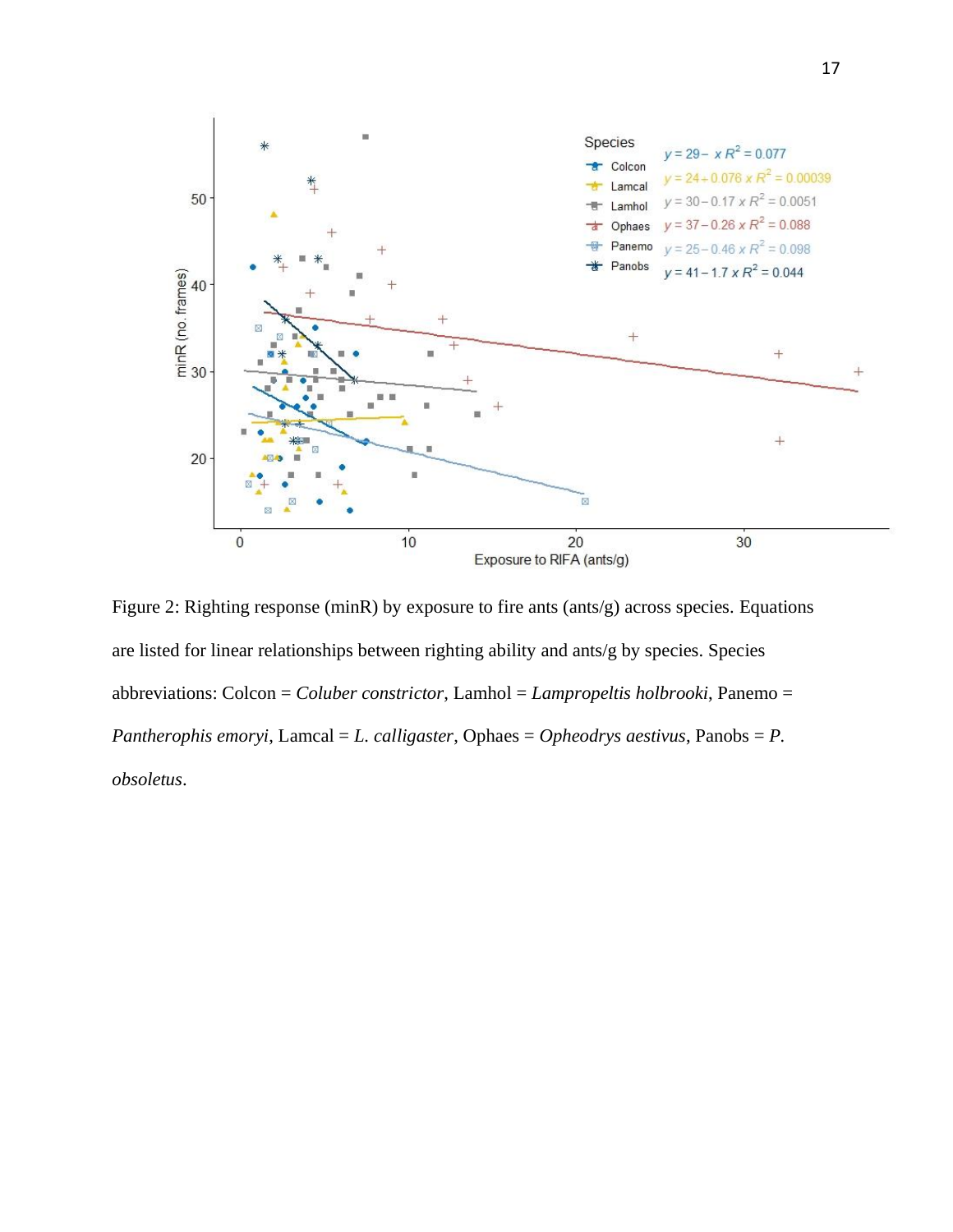

Figure 3: Average minimum righting response time (minR) by species. Species abbreviations: Colcon = *Coluber constrictor*, Lamhol = *Lampropeltis holbrooki*, Panemo = *Pantherophis emoryi*, Lamcal = *L. calligaster*, Ophaes = *Opheodrys aestivus*, Panobs = *P. obsoletus.*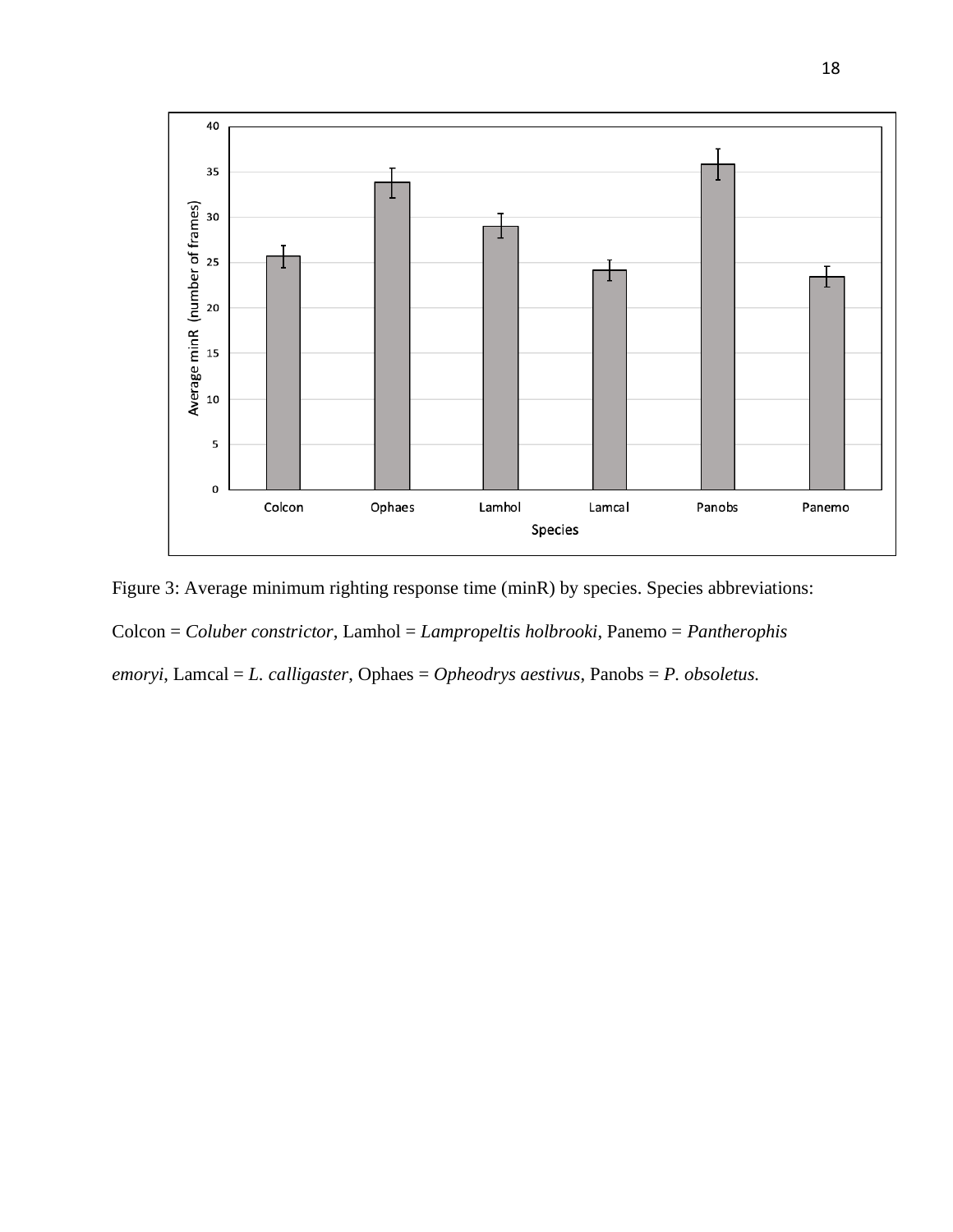

Figure 4: Maximum swim speed (maxS; maximum cm/sec over 10 cm interval) relative to exposure to fire ants (ants/g) across species. Equations are listed for linear relationships between swim speed and ants/g by species. Species abbreviations: Colcon = *Coluber constrictor*, Lamhol = *Lampropeltis holbrooki*, Panemo = *Pantherophis emoryi*, Lamcal = *L. calligaster*, Ophaes = *Opheodrys aestivus*, Panobs = *P. obsoletus*.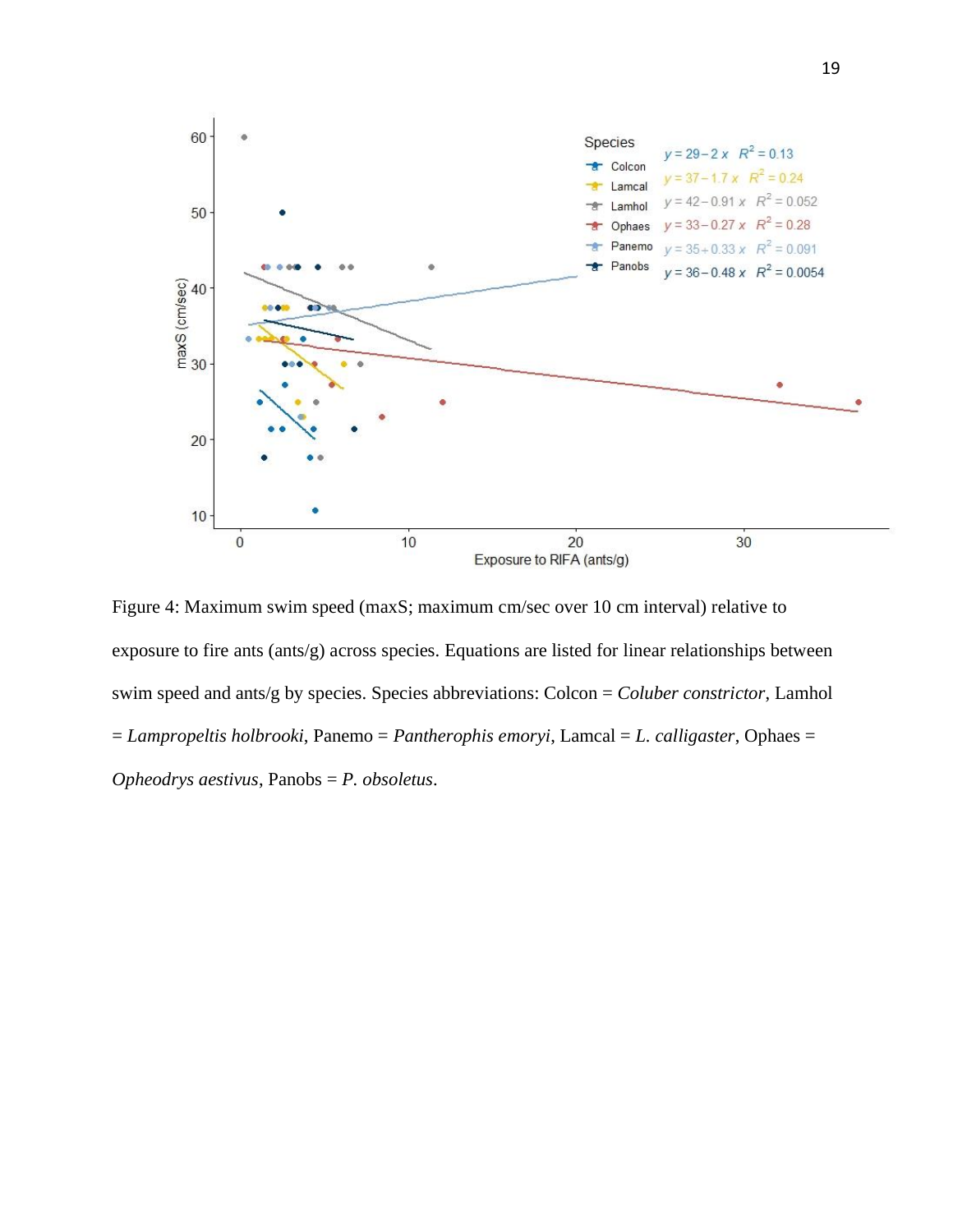

Figure 5: Average maximum swimming speed (maxS; maximum cm/sec over 10cm interval) of hatchlings of six oviparous terrestrial snake species. Species abbreviations: Colcon = *Coluber constrictor*, Lamhol = *Lampropeltis holbrooki*, Panemo = *Pantherophis emoryi*, Lamcal = *L. calligaster*, Ophaes = *Opheodrys aestivus*, Panobs = *P. obsoletus.*

.

*.*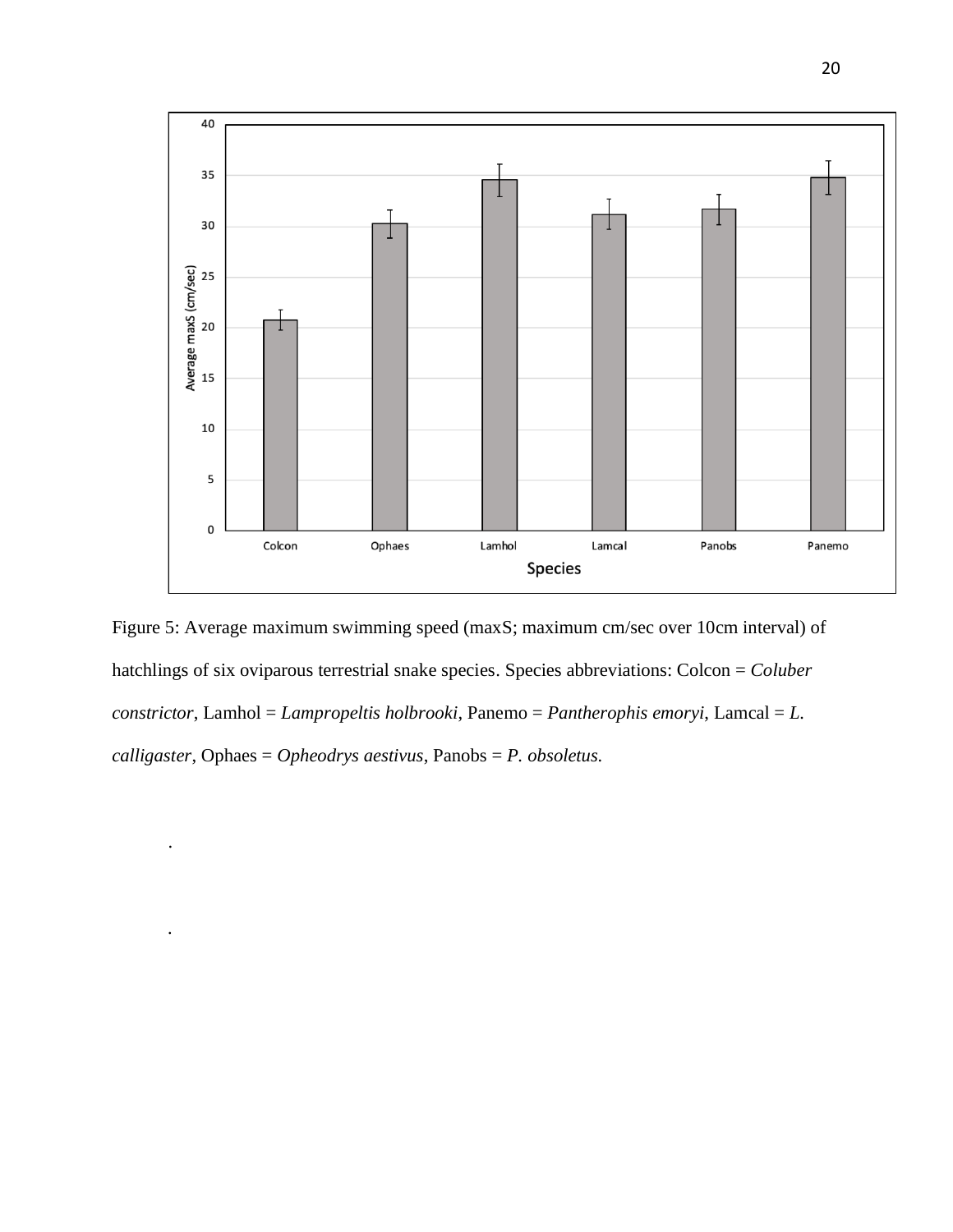#### **Literature Cited:**

Allen, C., Epperson, D., & Garmestani, A. (2004). Red Imported Fire Ant Impacts on Wildlife: A Decade of Research. *The American Midland Naturalist*, 152(1): 88-103.

Allen, C., Forys, E., Rice, K., & Wojcik, D. (2001). Effects of Fire Ants (Hymenoptera: Formicidae) on Hatching Turtles and Prevalence of Fire Ants on Sea Turtle Nesting Beaches in Florida. *The Florida Entomologist*, 84(2): 250-253.

Allen, C., Rice, K., Wojcik, D., & Percival, H. (1997). Effect of Red Imported Fire Ant Envenomization on Neonatal American Alligators. *Journal of Herpetology*, 31(2): 318-321.

Andersen, M.C., Adams, H., Hope, B. & Powell, M. (2004). Risk Assessment for Invasive Species. *Risk Analysis*, 24: 787-793.

Bates, D., M. Maechler, B. Bolker and S. Walker. (2015). Fitting linear mixed-effects models using lme4. *Journal of Statistical Software*, 67(1): 1-48. doi: 10.18637/jss.v067.i01.

Baxter-Gilbert, J., Riley, J. L., & Whiting, M. J. (2018). Runners and fighters: clutch effects and body size drive innate antipredator behaviour in hatchling lizards. *Behavioral Ecology and Sociobiology*, 72(97).

Bliese, P. (2016). multilevel: Multilevel functions. *R package version* 2.6. https://CRAN.R-project.org/package=multilevel.

Boronow, K. E., & Langkilde, T. (2009). Sublethal effects of invasive fire ant venom on a native lizard. *J. Exp. Zool*., 313A: 17-23.

Brown, D., Christian, W., & Hanson, R. (2021). Tracker: Video Analysis and Modeling Tool [Computer software]. Retrieved from https://physlets.org/tracker/.

Buhlmann, K., & Coffman, G. (2001). Fire Ant Predation of Turtle Nests and Implications for the Strategy of Delayed Emergence. *Journal of the Elisha Mitchell Scientific Society*, 117(2): 94-100.

Buren, W., Allen, G., Whitcomb, W., Lennartz, F., & Williams, R. (1974). Zoogeography of the Imported Fire Ants*. Journal of the New York Entomological Society*, 82(2): 113-124.

Chin, S.Y., Willson J.D., Cristol, D.A., Drewett, D.V., Hopkins, W.A. (2013). Altered behavior of neonatal northern watersnakes (Nerodia sipedon) exposed to maternally transferred mercury. *Environmental Pollution*, 176: 144-150.

Collins, J. P. (2010). Amphibian decline and extinction: what we know and what we need to learn. *Diseases of Aquatic Organisms*, 92(2-3):93-99.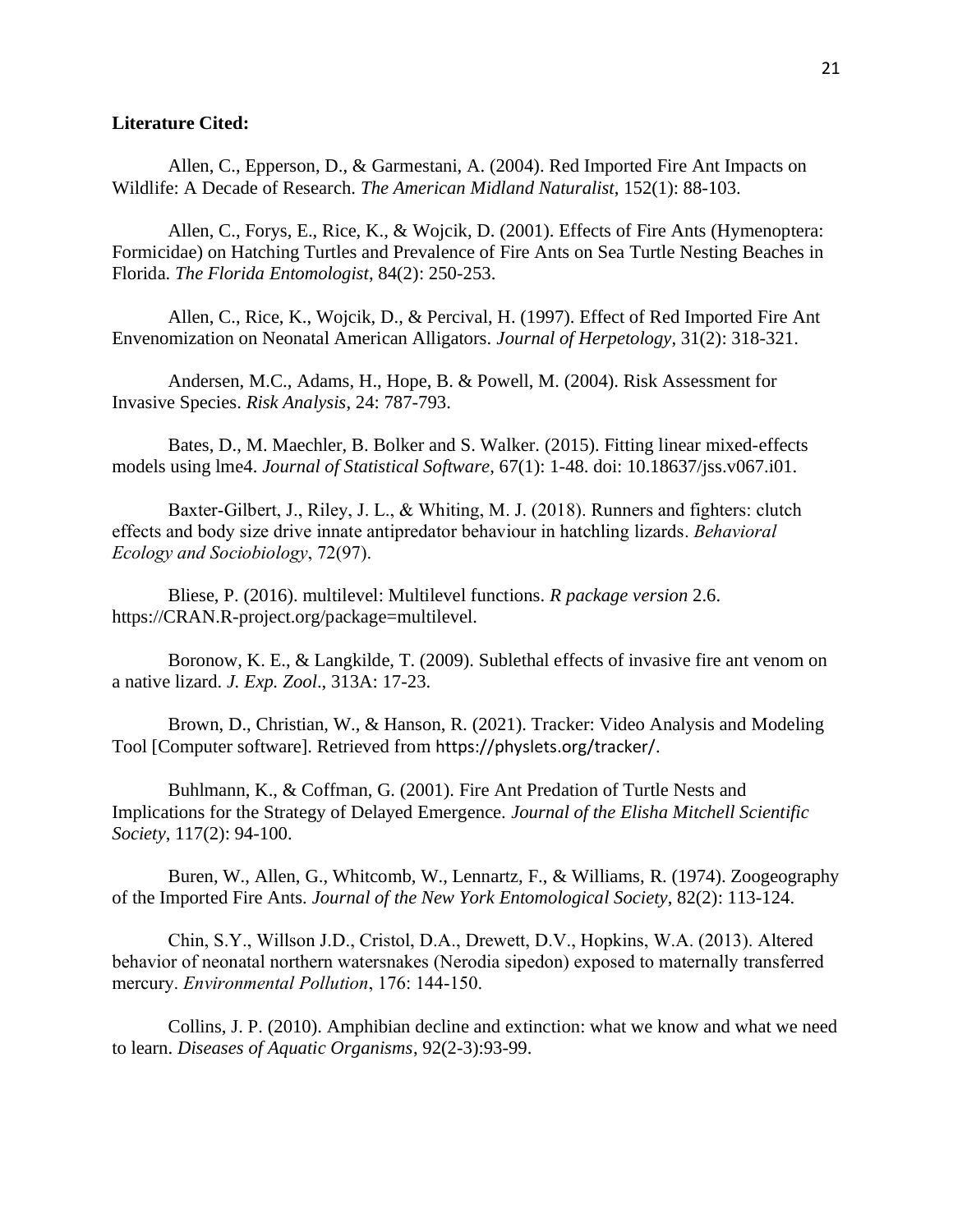Dukes, J. S., & Mooney, H. A. (2004). Disruption of ecosystem processes in western North America by invasive species. *Revista chilena de historia natural*, 77(3): 411-437.

Eiswerth, M.E., & Johnson, W.S. (2002). Managing Nonindigenous Invasive Species: Insights from Dynamic Analysis. *Environmental and Resource Economics*, 23: 319–342.

Ford, N., & Seigel, R. (1989). Relationships among Body Size, Clutch Size, and Egg Size in Three Species of Oviparous Snakes. *Herpetologica*, 45(1), 75-83.

Fox, J. and S. Weisberg. (2019). An {R} Companion to Applied Regression, Third Edition. Thousand Oaks, CA: Sage. URL: https://socialsciences.mcmaster.ca/jfox/Books/Companion/.

Gibbons, J., Scott, D., Ryan, T., Buhlmann, K., Tuberville, T., Metts, B., & Winne, C. (2000). The Global Decline of Reptiles, Déjà Vu Amphibians. *BioScience*, 50(8): 653-666.

Hoffman, D. R. (1995). Fire ant venom allergy. *Allergy*, 50(7):535-544.

Hopkins, W. A., & Winne, C.T. (2009). Influence of body size on swimming performance of four species of neonatal natricine snakes acutely exposed to a cholinesterase‐ inhibiting pesticide. *Environmental Toxicology and Chemistry*, 25(5): 1208-1213.

Hothorn, T., F. Bretz and P. Westfall. (2008). Simultaneous inference in general parametric models. *Biometrical Journal*, 50(3): 346-363.

Howell, G., Butler, J., Deshazo, R. D., Farley, J. M., Liu, H., Nanayakkara, N. P. D., Yates, A., Yi, G. B., & Rockhold, R. W. (2005). Cardiodepressant and neurologic actions of Solenopsis invicta (imported fire ant) venom alkaloids. Annals of Allergy, Asthma & Immunology, 94(3): 380-386.

Jayne, B. C. (1998). Muscular mechanisms of snake locomotion: An electromyographic study of lateral undulation of the florida banded water snake (Nerodia fasciata) and the yellow rat snake (Elaphe obsoleta). *Journal of Morphology*, 197(2): 159-181.

Jayne, B. (1985). Swimming in Constricting (Elaphe g. guttata) and Nonconstricting (Nerodia fasciata pictiventris) Colubrid Snakes. *Copeia*, 1985(1).

Kemp, S. F., deShazo, R. D., Moffitt, J. E., Williams, D. F., & Buhner, W. A. (2000). Expanding habitat of the imported fire ant (Solenopsis invicta): A public health concern. Journal of Allergy and Clinical Immunology, 105(4): 683-691.

Landers, J., Garner, J., & McRae, W. (1980). Reproduction of Gopher Tortoises (Gopherus polyphemus) in Southwestern Georgia. *Herpetologica*, 36(4): 353-361.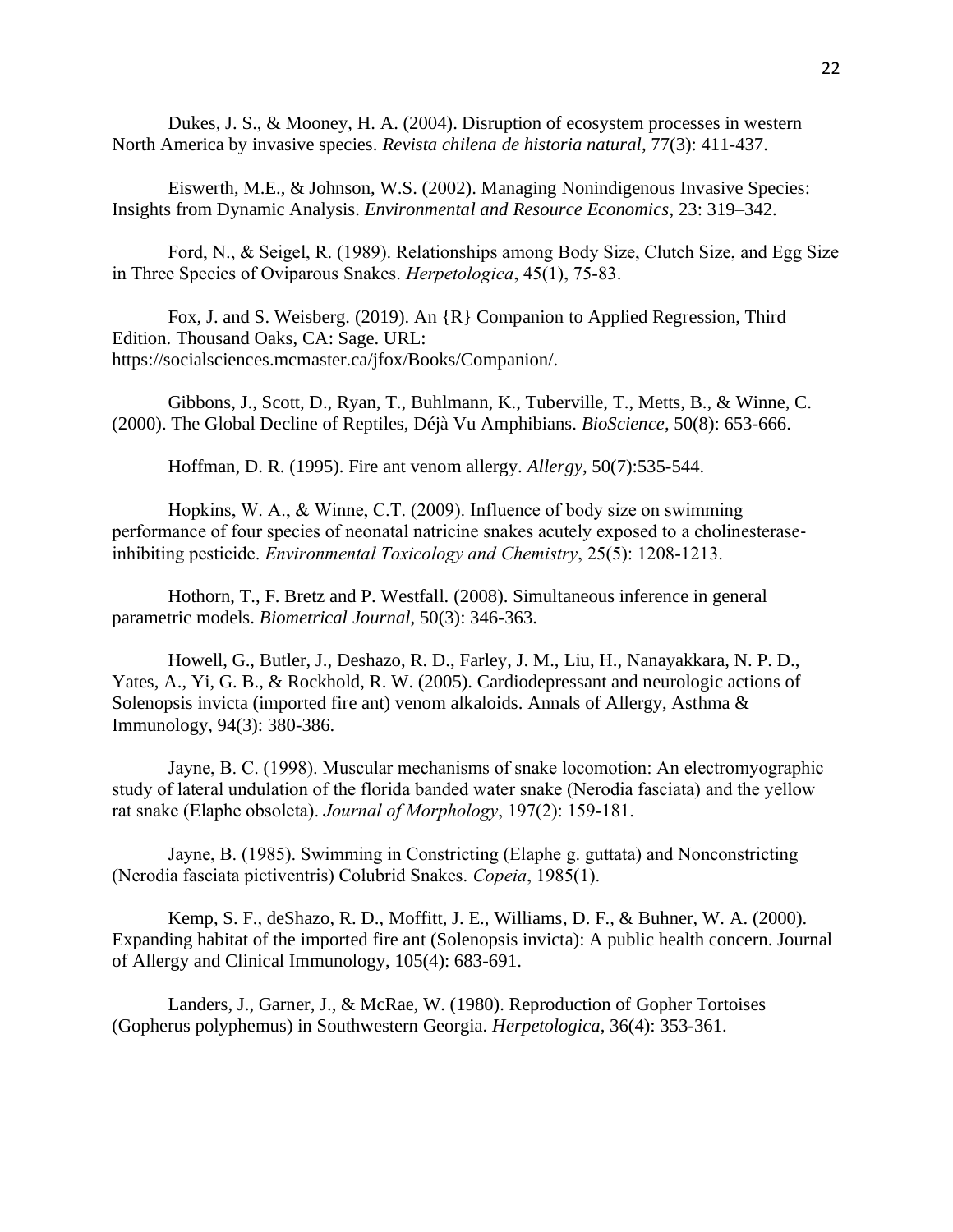Langkilde, T., & Freidenfelds, N. (2010). Consequences of envenomation: Red imported fire ants have delayed effects on survival but not growth of native fence lizards. *Wildlife Research*, 37(7):566.

Lard, C. F., Schmidt, J., Morris, B., Estes, L., Ryan, C., & Bergquist, D. (2006). An Economic Impact of Imported Fire Ants in the United States of America. *Department of Agricultural Economics Texas A&M University*.

Levene, H. (1960). Robust Tests for Equality of Variances. In I. Olkin (Ed.). Contributions to Probability and Statistics, pp. 278-92. Stanford University Press, Palo Alto, California.

Pimentel, D., Zuniga, R., & Morrison, D. (2005). Update on the environmental and economic costs associated with alien-invasive species in the United States. *Ecological Economics*, 52(3): 273-288.

R Core Team. 2019. R: A language and environment for statistical computing. R Foundation for Statistical Computing, Vienna, Austria. URL https://www.R-project.org/.

Reagan, S., Ertel, J., & Wright, V. (2000). David and Goliath Retold: Fire Ants and Alligators. *Journal of Herpetology*, 34(3): 475-478.

Scribner, S. J., & Weatherhead, P. J. (1995). Locomotion and antipredator behaviour in three species of semi-aquatic snakes. *Canadian Journal of Zoology*, 73(2): 321-329.

Swartwout, M & Willson. J. D. In review. Southeastern U.S. Snake Species are Vulnerable to Egg Predation by Red Imported Fire Ants (*Solenopsis invicta*). *Herpetologica*.

Todd, B., Willson, J. D., & Gibbons, J. W. (2010). The Global Status of Reptiles and Causes of Their Decline. *Ecotoxicology of Amphibians and Reptiles*, 2: 47-67.

Venables, W. N. and B. D. Ripley. (2002). Modern Applied Statistics with S. Fourth Edition. Springer, NY. ISBN 0-387-95457-0.

Weis, J. S. (2010). The role of behavior in the success of invasive crustaceans. *Marine and Freshwater Behavior and Physiology*, 43(2): 83-98.

Winne, C., & Hopkins, W. A. (2006). Influence of Sex and Reproductive Condition on Terrestrial and Aquatic Locomotor Performance in the Semi-Aquatic Snake Seminatrix pygaea. *Functional Ecology*, 20(6): 1054-1061.

Winne, C., Willson, J., Todd, B., Andrews, K., & Gibbons, J. (2007). Enigmatic Decline of a Protected Population of Eastern Kingsnakes, Lampropeltis getula, in South Carolina. *Copeia*, 2007(3): 507-519.